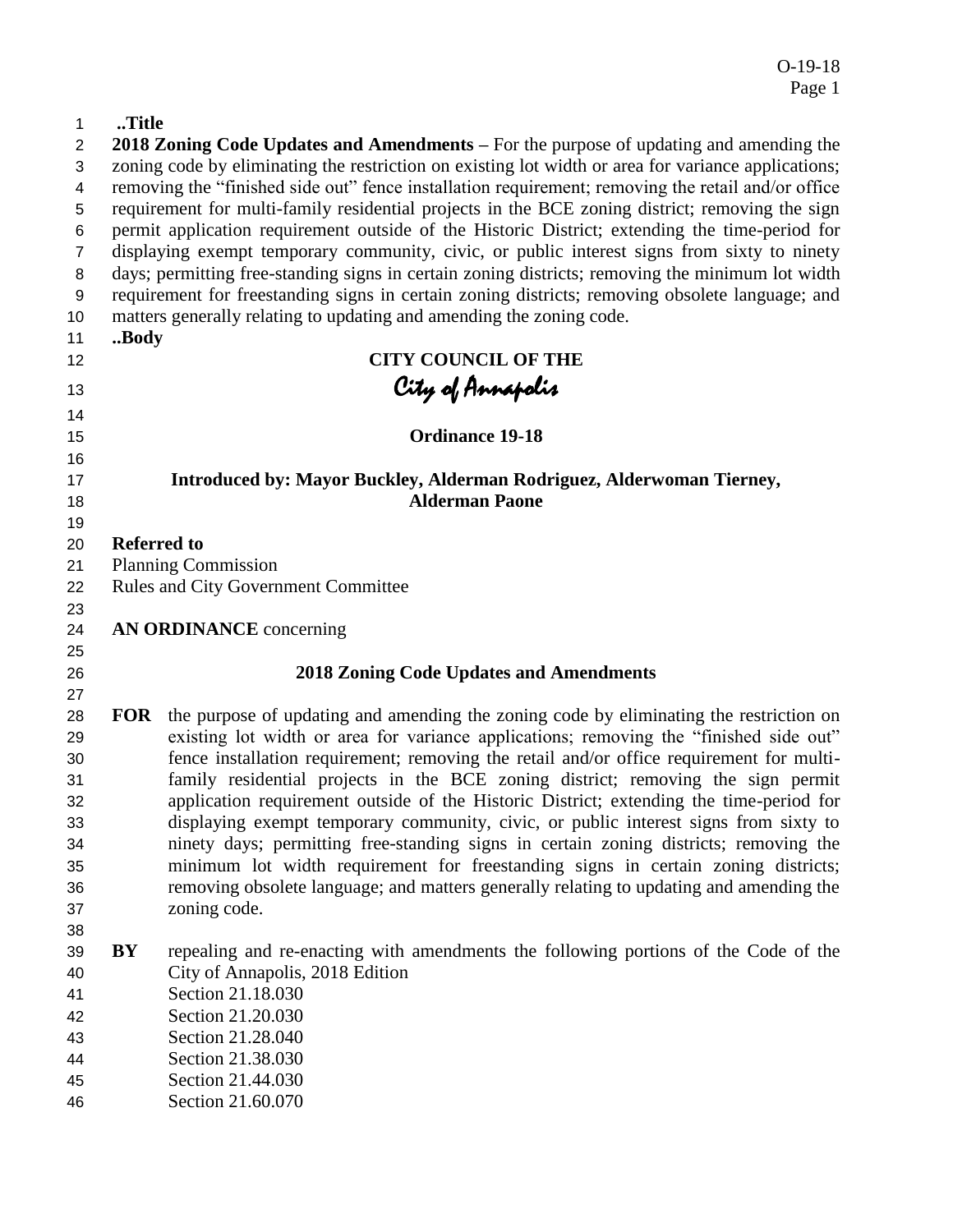| 1<br>$\overline{c}$                 |                  | Section 21.64.240<br>Section 21.70.060                                                                                                                                             |
|-------------------------------------|------------------|------------------------------------------------------------------------------------------------------------------------------------------------------------------------------------|
| 3<br>4<br>5                         | BY               | repealing the following portion of the Code of the City of Annapolis, 2018 Edition<br>Section 21.70.030                                                                            |
| 6<br>$\overline{7}$<br>$\,8\,$<br>9 |                  | SECTION I: BE IT ESTABLISHED AND ORDAINED BY THE ANNAPOLIS CITY<br><b>COUNCIL</b> that the Code of the City of Annapolis shall be amended to read as follows:                      |
| 10                                  |                  | <b>Chapter 21.18 - Administrative Adjustments</b>                                                                                                                                  |
| 11                                  |                  | Section 21.18.030 - Permitted administrative adjustments.                                                                                                                          |
| 12                                  |                  |                                                                                                                                                                                    |
| 13<br>14                            | A.               | Administrative adjustments from the regulations of this Zoning Code may be granted by<br>the Planning and Zoning Director only in accordance with the criteria established in this |
| 15                                  |                  | Chapter, and may be granted only for the following:                                                                                                                                |
| 16<br>17                            | 1.               | Setbacks. To permit any yard or setback of up to twenty percent less than a yard or a                                                                                              |
| 18                                  |                  | setback required by the applicable regulations.                                                                                                                                    |
| 19                                  | 2.               | Parking. To increase by not more than twenty percent the maximum distance that                                                                                                     |
| 20                                  |                  | required parking spaces are permitted to be located from the use served.                                                                                                           |
| 21                                  | 3.               | Lot Coverage. To increase by not more than twenty percent the lot coverage                                                                                                         |
| 22                                  |                  | restrictions, except that administrative adjustments of lot coverage restrictions shall                                                                                            |
| 23                                  |                  | not be permitted in the Critical Area Overlay District.                                                                                                                            |
| 24                                  | 4.               | Signs. To adjust the limitations for signs in the specific instances set forth in Section                                                                                          |
| 25                                  |                  | 21.70.110.                                                                                                                                                                         |
| 26                                  | $\overline{5}$ . | Fences and Walls. To permit certain fences and walls an additional height allowance                                                                                                |
| 27                                  |                  | of up to four feet above the standard maximum height limit specified in Section                                                                                                    |
| 28                                  |                  | 21.60.070.                                                                                                                                                                         |
| 29                                  | 5.6.             | Specific Zoning District Provisions. The zoning district provisions applicable to                                                                                                  |
| 30                                  |                  | specific zoning districts, as provided in Division III, may authorize other permitted                                                                                              |
| 31                                  |                  | administrative adjustments. In Chapter 21.54, Critical Area Overlay, these                                                                                                         |
| 32                                  |                  | adjustments are referred to as administrative variances.                                                                                                                           |
| 33                                  |                  |                                                                                                                                                                                    |
| 34                                  | <b>B.</b>        | The Director of Planning and Zoning may not approve administrative adjustments in the                                                                                              |
| 35                                  |                  | R1, Single-Family Residence District when the minimum lot width and area requirements                                                                                              |
| 36                                  |                  | for the affected property are not met.                                                                                                                                             |
| 37                                  |                  |                                                                                                                                                                                    |
| 38                                  |                  | <b>Chapter 21.20 - Zoning district boundary adjustments</b>                                                                                                                        |
| 39                                  |                  | 21.20.030 - Review criteria and findings.                                                                                                                                          |
| 40                                  |                  |                                                                                                                                                                                    |
| 41                                  |                  | The Board of Appeals may grant a zoning district boundary adjustment based upon the                                                                                                |
| 42                                  |                  | following findings:                                                                                                                                                                |
| 43                                  |                  |                                                                                                                                                                                    |
| 44                                  | A.               | Unique Conditions. Owing to conditions peculiar to the property and not because of                                                                                                 |
| 45<br>46                            |                  | any action taken by the applicant, a literal enforcement of the zoning law would result<br>in unnecessary hardship or practical difficulty as specified in the zoning law.         |

O-19-18 Page 2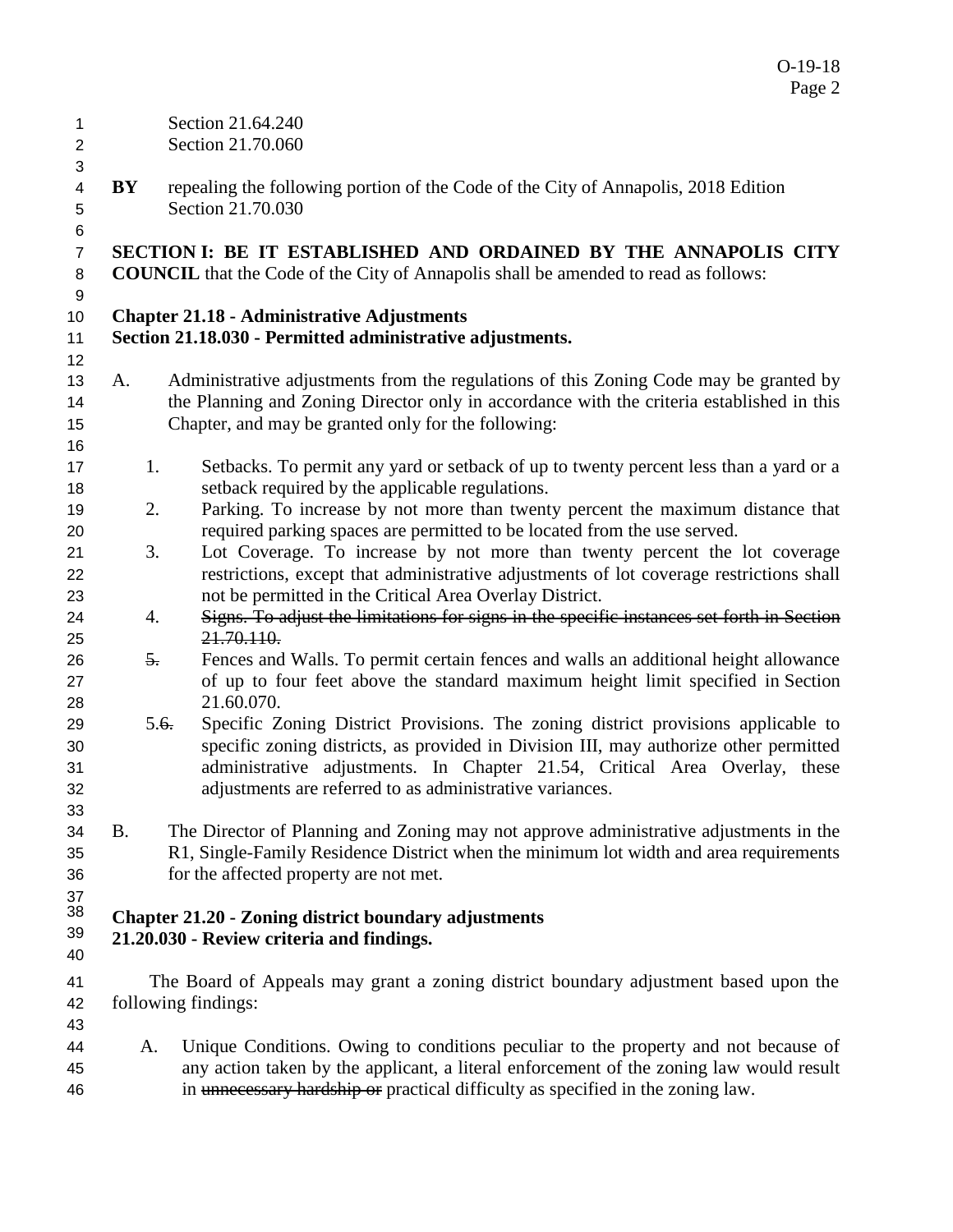| 1              |           | Public Welfare and Safety. The granting of the district boundary adjustment will not be<br><b>B.</b> |
|----------------|-----------|------------------------------------------------------------------------------------------------------|
| 2              |           | detrimental to the public welfare or injurious to other property or improvements in the              |
| 3              |           | neighborhood in which the property is located. Suitability. The suitability of the                   |
| 4              |           | property in question to the uses permitted under the proposed zoning classification.                 |
| 5              |           | C. Surrounding Properties. The proposed adjustment will not impair an adequate supply of             |
| 6              |           | light and air to adjacent property, or substantially increase the congestion of the public           |
| $\overline{7}$ |           | streets, or increase the danger of fire, or endanger the public safety, or substantially             |
| 8              |           | diminish or impair property values with the neighborhood.                                            |
| 9              |           | C.D. Property Size. The granting of a zoning district boundary adjustment shall be limited to        |
| 10             |           | parcels of one acre or less in size.                                                                 |
| 11             |           | <b>D.E.</b> Location. The zoning district boundary adjustment is for a property located in Ward      |
| 12             |           | 8.                                                                                                   |
| 13             |           |                                                                                                      |
| 14             |           | <b>Chapter 21.28 - Variances</b>                                                                     |
| 15             |           | Section 21.28.040 - Permitted variances.                                                             |
| 16             |           |                                                                                                      |
| 17             |           | Variances from the regulations of this Zoning Code may be granted by the Board of Appeals            |
| 18             |           | only in accordance with the standards established in this chapter.                                   |
| 19             |           |                                                                                                      |
| 20             | A.        | To permit any yard or setback less than a yard or a setback required by the applicable               |
| 21             |           | regulations.                                                                                         |
| 22             | <b>B.</b> | To permit the use of a lot or lots for a use not otherwise allowed solely because of the             |
| 23             |           | insufficient area or width of the lot or lots. However, the respective area and width of the         |
| 24             |           | lot or lots shall not be less than eighty percent of the required area and width. Lot area           |
| 25             |           | and lot width variances for existing legally established religious institutions may exceed           |
| 26             |           | eighty percent of the applicable lot area and width requirements.                                    |
| 27             | C.        | To permit an increase of not more than twenty percent in the maximum gross floor area                |
| 28             |           | of any use.                                                                                          |
| 29             | D.        | To vary the lot coverage restrictions in the R1-A and the R1-B single-family residence               |
| 30             |           | districts.                                                                                           |
| 31             | E.        | To allow in the case of single-family detached dwellings in any residential zoning                   |
| 32             |           | district, a building height of three stories, provided that the height does not exceed that of       |
| 33             |           | the underlying zoning or height districts.                                                           |
| 34             | F.        | To increase by not more than twenty percent the maximum distance that required parking               |
| 35             |           | spaces are permitted to be located from the use served.                                              |
| 36             | G.        | To vary the provisions of the critical area program subject to the requirements and                  |
| 37             |           | standards of Section 21.54.160.                                                                      |
| 38             | Н.        | To vary the limitations for signs in the specific instances set forth in Section 21.70.110.          |
| 39             |           |                                                                                                      |
| 40             |           | <b>Chapter 21.38 - REGULATIONS APPLICABLE TO ALL DISTRICTS</b>                                       |
| 41             |           | Section 21.38.030 - Bulk regulations.                                                                |
| 42             |           |                                                                                                      |
| 43             |           | A. Bulk Regulations. Bulk regulation requirements for lots shall be as specified in the bulk         |
| 44             |           | regulations tables for each zoning district in this division.                                        |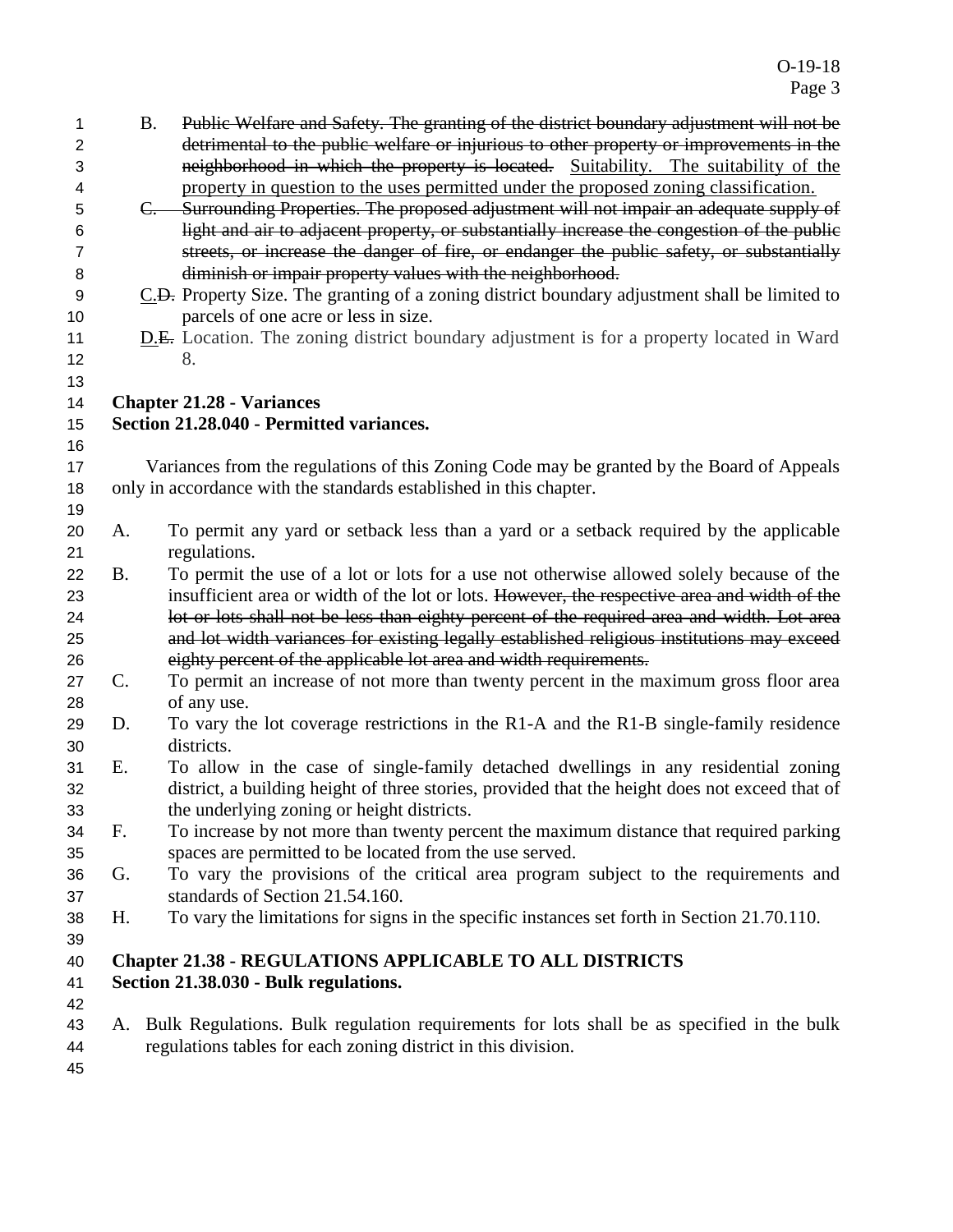- B. Minimum Lot Size and Width. No use shall be established or maintained after the date of adoption of this Zoning Code on a lot recorded after the date of adoption of this Zoning Code which is of less area or less width than prescribed in this Zoning Code for the use in the zoning district in which it is to be located.
- C. Building Conversions. No building shall be converted to conflict with, or further conflict with, the lot size requirements of the district in which the building is located.
- D. Historic District. In the historic district, height measurement and limits requirements apply in addition to those listed in the bulk regulations tables.
- 

12 E. Planned Development Required For Buildings Over Forty-Five Feet and/or Floor Area Ratio 13 Over Two. Unless otherwise specified in the development standards for an individual zoning district, no new building or existing building which is later altered, shall have a height in excess of forty-five feet or contribute to a floor area ratio on its zoning lot greater than two 16 unless the building is approved as a planned development in accordance with Chapter 21.24. 17 As used in this section, "floor area ratio" shall be calculated by dividing the total floor area 18 of the building or buildings on any zoning lot (including the area of any above-grade off- street parking or loading facilities included in the building or buildings) by the area of the zoning lot and without regard to "net site area" or "gross development area" as those terms are used in connection with planned developments and Chapter 21.24.

- F. Established Front Yard. See illustration.
- 1. Purpose. The purpose of the established front yard regulation is to preserve community character in specified zoning districts by ensuring that the front yards of new buildings in these districts conform to the yards that have been established by existing buildings.
- 2. Regulation. The following regulation only applies when indicated on the bulk regulations table for the zoning district:

 Notwithstanding the front yard requirements of the underlying zoning district, where a new building is to be built and there is an established front yard, as defined in this Zoning Code, the minimum front yard for the new building shall be the established front yard.

- 3. Computation of Established Front Yard.
- a. In computing the front yard for a new building only the established front yards of the building or buildings adjoining the proposed new building need be considered, excepting, however, in cases described in Subsection (F)(3)(c) of this section.
- b. In the case where a building is to be built and the established front yards on both sides of the new building are different, the front yard of the new building shall be the mid-point of a straight line connecting the nearest front corners of the adjoining existing buildings.
- c. In cases where it can be demonstrated that conformance with the average of the established front yards of all buildings on one side of a block or street would provide greater consistency with the purpose of this section, this average yard may be used to establish the front yard for the new building. In computing the average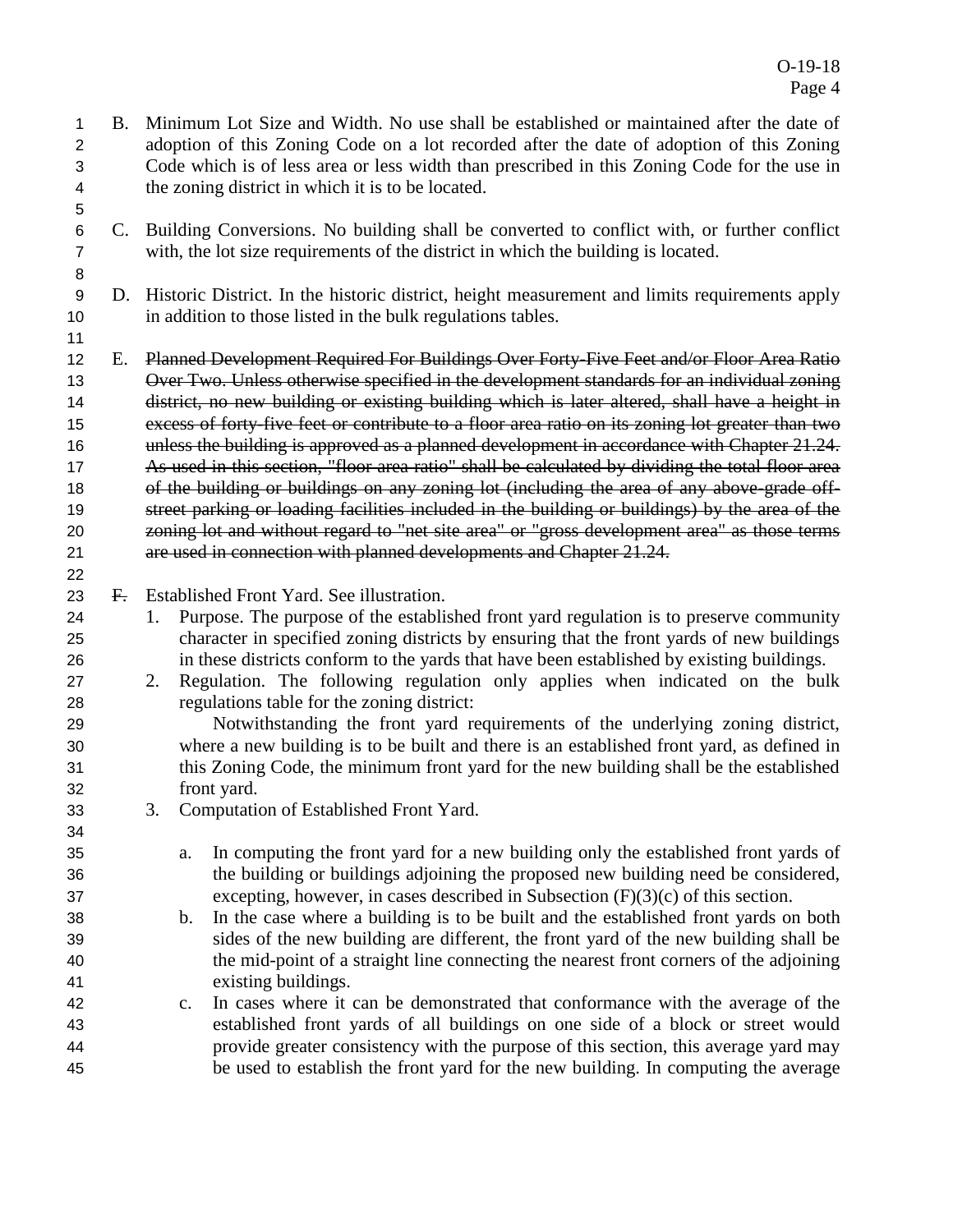1 of the established front yards, except in the case of four or fewer buildings, the 2 largest and smallest yards shall be excluded.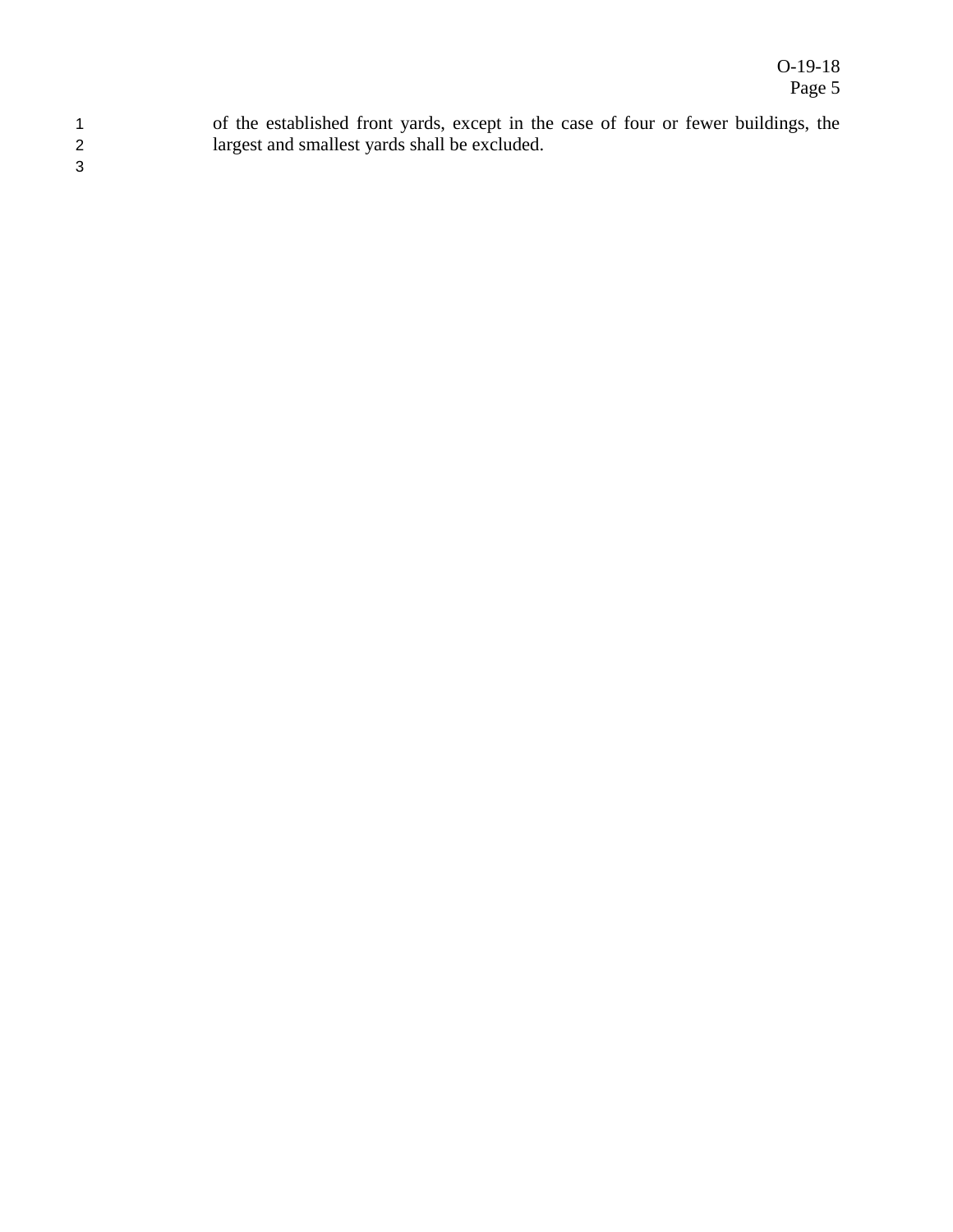#### Illustration for Section 21.38.030.F. E Established Front Yard



In this case, conformance with the average of the established front yards of all buildings provides greater consistency with community character. Computation under 21.38.030.  $F_E$ 3.b would result in a front yard for a new building of 24 feet.<br>Computation under 21.38.030 E.3c uses the average of the front yards on the side of the block resulting building of 20.4 feet. Because in this example there are more than four buildings on the side of the block, the largest and smallest yards (15' and 30') are excluded resulting in a front yard for a new building of 19 feet.

#### F. G. Accessory Buildings.

- 4 1. Accessory Buildings Attached to Principal Buildings. Accessory buildings when 5 attached to principal buildings shall comply with the yard requirements of the principal 6 buildings.
- 7 2. Percentage of Required Yard. No detached accessory building or buildings shall occupy 8 more than fifty percent of the area of a required yard.
- 9 3. Height. No detached accessory building or structure shall exceed the height of the 10 principal building or structure.
- 11 4. Separation Between Buildings. Detached accessory buildings or structures shall be 12 located no closer than three feet to any other accessory or principal building.
- 13 5. Reversed Corner Lots.
- 14

 $\frac{1}{2}$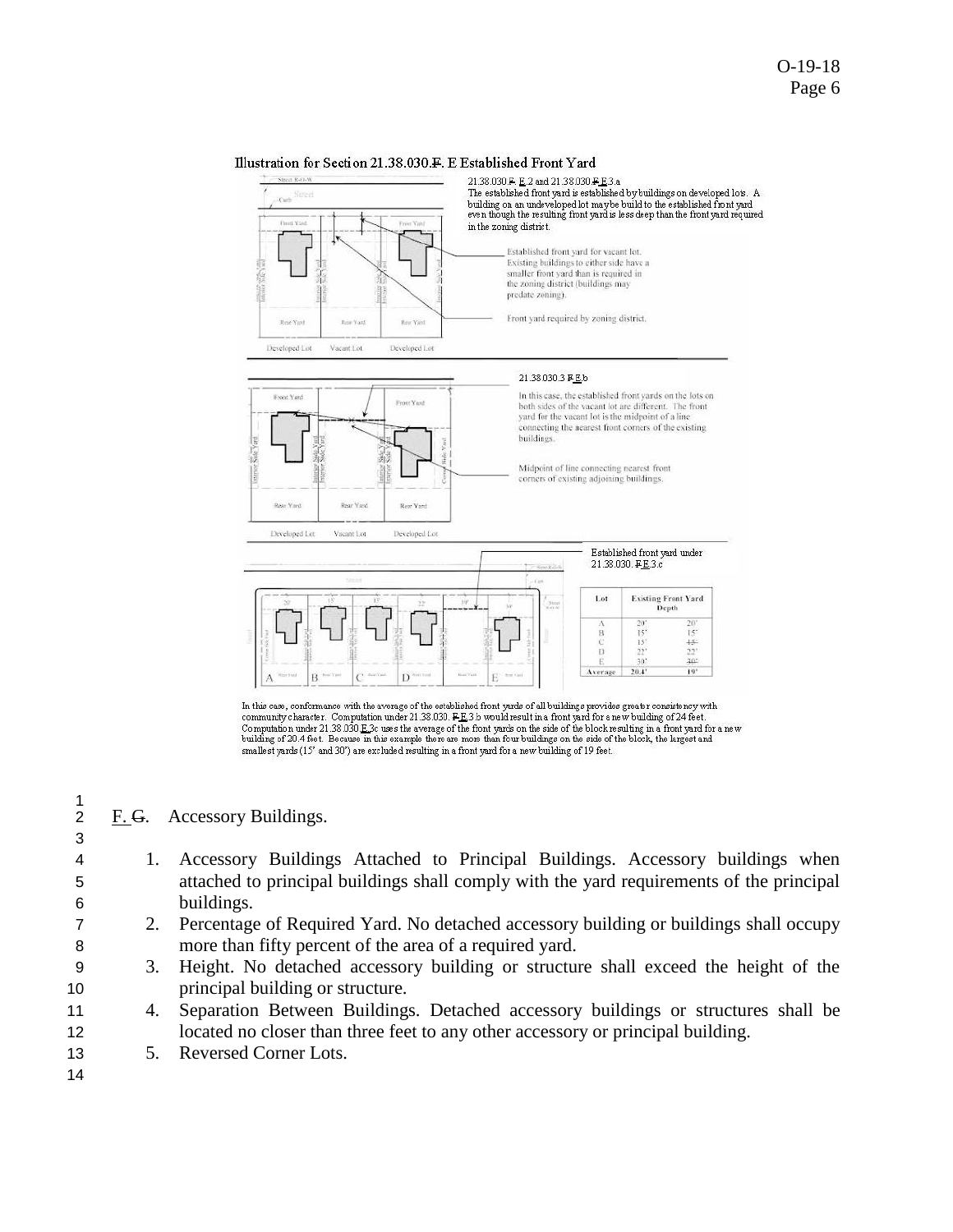- a. On a reversed corner lot in a residential district, and within fifteen feet of any adjacent property to the rear in a residential district, no accessory building or portion of an accessory building located in a required rear yard shall be closer to the side lot line abutting the street than a distance equal to two-thirds of the least depth which would be required under this title for the front yard on the adjacent property to the rear.
- b. No accessory buildings shall be located within five feet of any part of a rear lot line which coincides with the side lot line or portion of the side lot line of property in a residence district.
- c. No accessory building shall be erected in or encroach upon the required side yard 11 of a corner lot which is adjacent to the street, or upon the required side yard of a reversed corner lot which is adjacent to the street.
- 14 G. H. Setback along Roscoe Rowe Boulevard. To protect the scenic approach to Annapolis, all buildings, structures and uses established along Roscoe Rowe Boulevard shall observe a setback of not less than seventy-five feet from the right-of-way line of the boulevard.

# **Chapter 21.44 - Office and Mixed Use Zoning Districts**

**Section 21.44.030 - MX Mixed Use district.** 

- A. Purpose. The Mixed Use district is designed to encourage a mixture of residential, office and retail uses within the inner West Street corridor compatible with each other and with surrounding areas.
- B. Uses. Uses that may be permitted in the MX district are set forth in the table of uses for Office and Mixed Use Zoning Districts in Chapter 21.48.
- C. Development Standards.

- 1. Chapter 21.50 contains the bulk regulations table for the MX district.
- 2. Notwithstanding the regulations set forth in Section 21.38.030(E), approval as a planned development is not required for a building in the MX district solely because it has a height greater than forty-five feet or an FAR in excess of two.
- 3. Design Standards. Where development is subject to Site Design Plan Review, the following design standards shall apply in addition to the general standards set forth in Chapter 21.62.
- a. Character. The design of each new building and its site shall be of an urban not a suburban character.
- b. Building Location. Buildings shall be located close to the street with parking located to the rear of the zoning lot.
- c. Height. The height of a building as measured on the rear portion of a sloping site should not rise substantially above any residential structures adjacent to the building.
- d. Ground Floor of Commercial Buildings. The ground floor of a commercial building façade shall: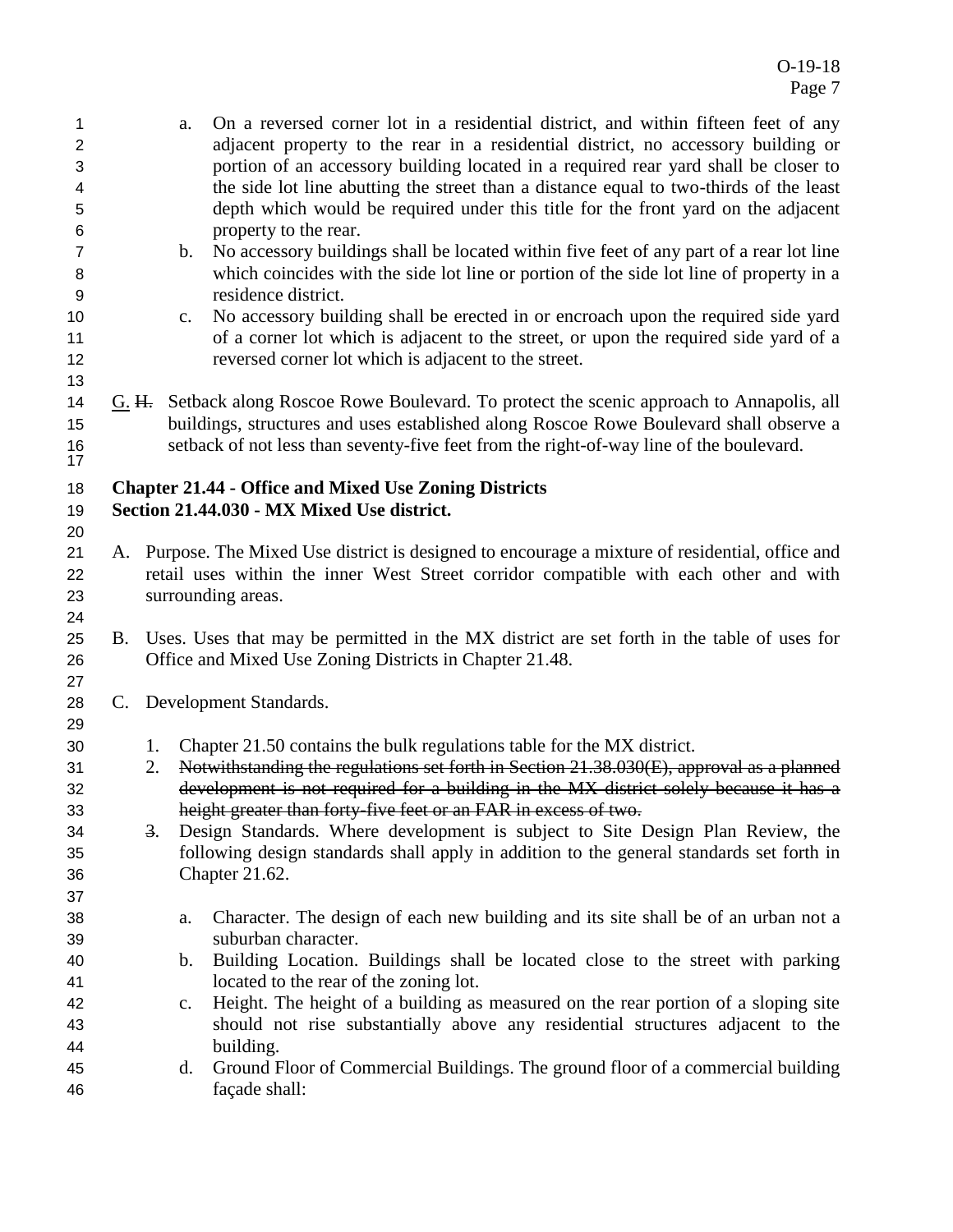| 1              |    |    | Be differentiated from the upper floors to establish a distinct base for the<br>i.                 |
|----------------|----|----|----------------------------------------------------------------------------------------------------|
| $\overline{2}$ |    |    | building;                                                                                          |
| 3              |    |    | Be at least twelve feet in height; and<br>ii.                                                      |
| 4              |    |    | iii. Be glazed on at least sixty percent of the façade.                                            |
| 5              |    |    | Rear Entrances. The design of rear entrances to commercial buildings shall be<br>e.                |
| 6              |    |    | utilitarian, appropriate to the surroundings and take into account the interests of any            |
| $\overline{7}$ |    |    | nearby residential uses.                                                                           |
| 8              |    |    |                                                                                                    |
| 9              |    |    | D. Additional Standards.                                                                           |
| 10             |    |    |                                                                                                    |
| 11             |    |    | 1. Parking Requirements for Changes of Use. Notwithstanding the requirements of                    |
| 12             |    |    | $21.66.030(G)$ , when the existing use of a building or structure is changed to a new use,         |
| 13             |    |    | parking and loading facilities are mandatory regardless of the date when the building or           |
| 14             |    |    | structure was erected.                                                                             |
| 15             |    | 2. | Administrative Adjustment to Off-Street Parking. Pursuant to the administrative                    |
| 16             |    |    | adjustment procedures set forth in Chapter 21.18, the Planning and Zoning Director                 |
| 17             |    |    | may adjust the off-street parking requirements as follows upon a demonstration that                |
| 18             |    |    | reasonable alternative parking facilities are available:                                           |
| 19             |    |    | For development of new buildings on zoning lots of ten thousand square feet or<br>a.               |
| 20             |    |    | greater a waiver of up to seventy-five percent of the off-street parking requirement               |
| 21             |    |    | may be granted.                                                                                    |
| 22             |    |    | For rehabilitation or expansion of existing buildings and the development of new<br>$\mathbf{b}$ . |
| 23             |    |    | buildings on zoning lots less than ten thousand square feet, the off-street parking                |
| 24             |    |    | requirement may be waived completely.                                                              |
| 25             |    | 3. | Loading and Unloading. Vehicles used for loading and unloading purposes shall park                 |
| 26             |    |    | only within a designated off-street loading space at any time; or in a designated on-              |
| 27             |    |    | street loading zone, between the hours of six a.m. and eleven a.m., unless the zone is             |
|                |    |    | posted for other hours.                                                                            |
| 28             |    |    |                                                                                                    |
| 29             |    | 4. | Demolitions. The Planning and Zoning Director shall review and decide all applications             |
| 30             |    |    | for demolition of buildings or structures pursuant to Chapter 21.14, Demolition Permits.           |
| 31             |    |    |                                                                                                    |
| 32             | Е. |    | Any building or buildings not in existence on November 28, 2005, which building or                 |
| 33             |    |    | buildings are subsequently developed, shall provide retail commercial uses on the first floor      |
| 34             |    |    | of any façade abutting West Street, provided however that:                                         |
| 35             |    |    |                                                                                                    |
| 36             |    | 1. | If after six months of the issuance of the final use and occupancy permit pursuant to              |
| 37             |    |    | Chapter 21.12 the owner of the building is able to demonstrate an inability to lease to a          |
| 38             |    |    | retail commercial tenant after diligently pursuing such a tenant, the space may be leased          |
| 39             |    |    | to another use permitted in the MX zone.                                                           |
| 40             |    | 2. | Development on parcels of six thousand five hundred square feet or less may have this              |
| 41             |    |    | requirement waived upon a demonstration that the development is for a single occupant.             |
| 42             |    | 3. | Retail commercial uses on the first floor are not required for parcels greater than 39,000         |
| 43             |    |    | square-feet if the development on, or subdivision of, such parcel includes only single-            |
| 44             |    |    | family attached dwellings and common open space. Ground floor retail commercial                    |
| 45             |    |    | uses are not required for town house or single-family residential dwelling units having            |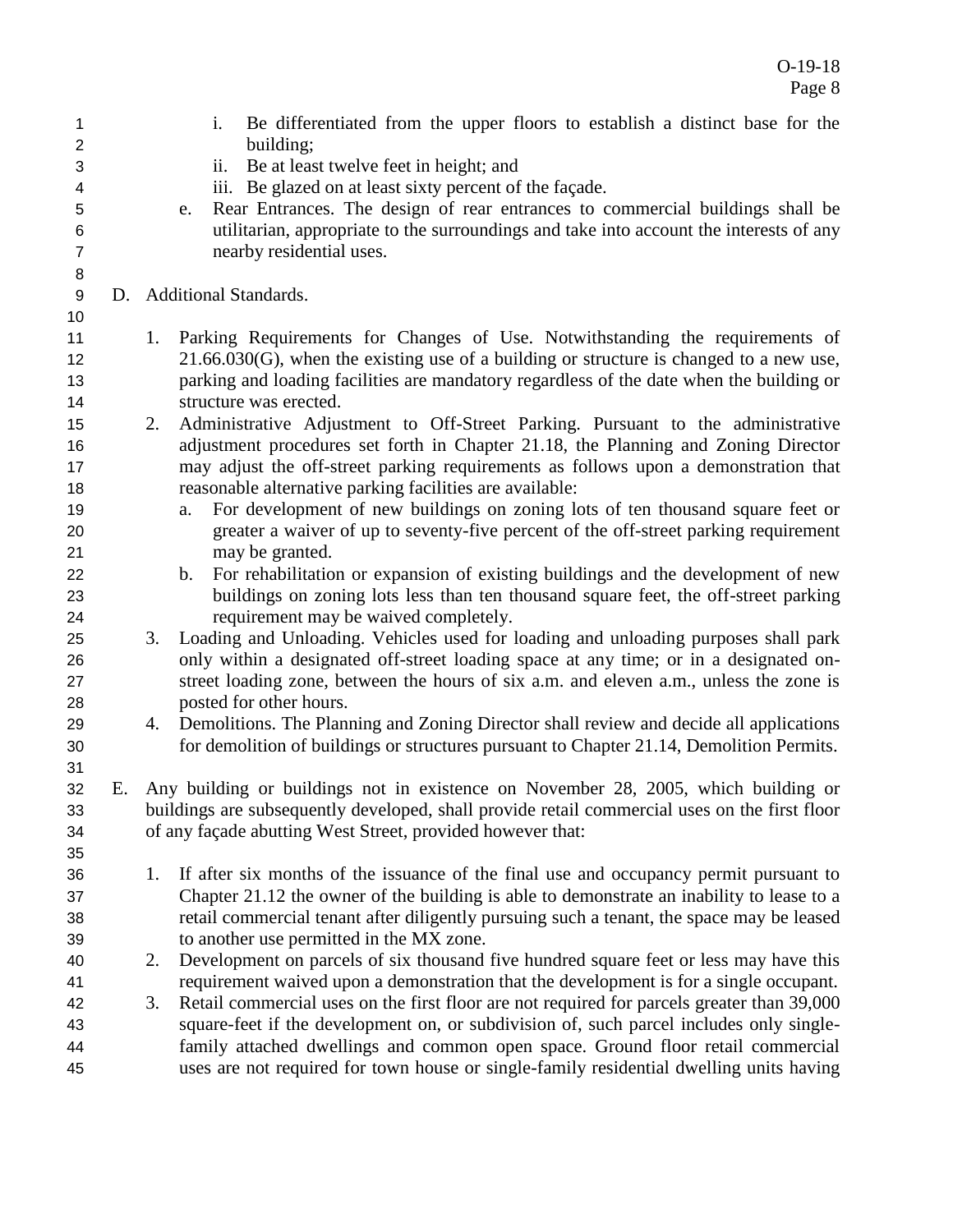- entrances abutting West Street nor shall such use be prohibited by any applicable law, rule or regulation.
- F. The Department of Planning and Zoning shall be responsible for approving or denying applications for demolition of buildings or structures with the MX district. A sign provided by the department of planning and zoning, indicating that demolition approval is being sought and stating the expected date of decision, shall be posted and maintained on the property in a location readily visible to the public, and shall be removed by the applicant within seven days following the decision to permit demolition to occur. In order to approve a demolition request, the department of planning and zoning must first make all of the following findings based upon evidence of record:
- 1. Loss of the structure would not be adverse to the district or the public interest by virtue of the structure's uniqueness or its contribution to the significance of the district;
- 2. Demolition would not have an adverse effect on the character and surrounding environment of the district;
- 3. Demolition is not for the purposes of assembling properties for the construction of a large-scale structure, if such assemblage is determined to be incompatible with the purposes and intent of the MX district;
- 4. The replacement structure is designed and sited in a fashion that reflects the compatibility objectives of this chapter.
- G. Notwithstanding the provisions of this ordinance, the following shall be governed by the law as it existed in the MX, Mixed-Use zoning district prior to (effective date of ordinance):
- 26 1. A building in existence as of November 28, 2005;
- 2. A project for which an application for special exception approval has been filed on or before November 28, 2005; and
- 3. A proposed building or buildings for which an application for site design plan approval has been filed on or before November 28, 2005.

## **Chapter 21.60 - Supplemental Use and Development Standards**

# **Section 21.60.070 - Fences and walls.**

- Fences and walls as defined by this Title may be erected, placed, maintained, altered or replaced pursuant to a permit issued in accordance with Section 17.34.010 of the Annapolis City Code. The following additional standards apply:
- A. If located within the historic district as defined in this Title, all proposed new fences and walls, and all proposed alterations to existing fences and walls, require the review and approval of the Historic Preservation Commission. The Historic Preservation Commission has the authority to grant a waiver or exemption, if necessary, in order to comply with the Historic Preservation Commission Design Guidelines and the Secretary of the Interior's Standards for Rehabilitation.
-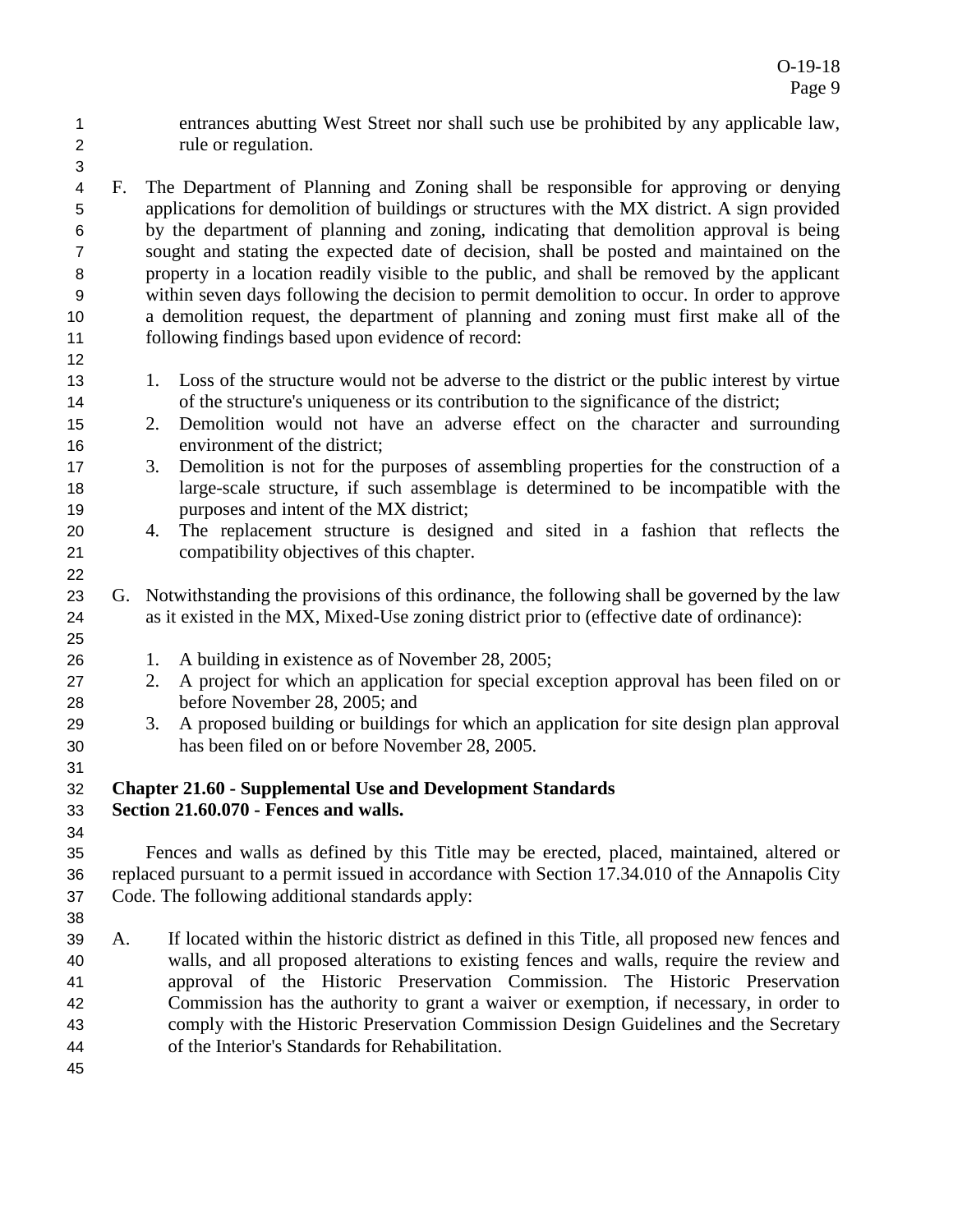- B. Fences and walls may be installed up to, but not over the property line. It is the responsibility of the property owner to assure that the proposed fence or wall is not installed on property of others. All property line disputes are between abutting property owners, and they shall not seek or have any remedy against the City.
- C. Within required bufferyards adjacent to public streets, to the extent practical in order to achieve proper screening, fences and walls shall be located towards the interior edge of the landscape buffer, rather than at the edge of the public right-of-way.
- D. Except as permitted by this Title, fences and walls shall not obstruct view cones or sight visibility triangles.
- E. Fences and walls shall not be located to unduly obstruct light and air from neighboring properties or public ways.
- F. The overall design and materials used for fences and walls shall be in keeping with the character and purpose for which the fence or wall is intended, and shall be compatible with other similar structures in the neighborhood.
- 20 G. All fences and walls shall be installed with the finished side facing out, so that posts and lateral supports are not on the side of the fence or wall which faces an adjacent property or public right-of-way, unless such supporting members are exposed on both sides due to 23 the specific design of the fence or wall.
- H. Except in connection with penal and correctional institutions and public utility and service uses, no fence or wall shall consist, in whole or in part, of barbed wire or similar materials designed or customarily utilized to inflict injury upon persons or animals.
- 29 H <del>I.</del> Standard Maximum Height.
- 1. a. On properties within the R2-NC, R3-NC and R3-NC2 Residential Neighborhood Conservation Districts, the maximum height of a fence or wall shall be six feet, unless the fence or wall is located along a public street, in which case the maximum height of the fence or wall shall not exceed four feet.
- 36 b. The height limits in Subsection  $(I)(1)$  of this section shall also apply to properties within the WME and WMM Maritime Districts as well as the OCD Overlay District, only when a fence or wall is located along a lot line or public street that is contiguous with an adjacent property in the R2-NC District.
- 2. Fences and walls shall not be considered as being located along a public street if they otherwise meet the same minimum front and corner-side yard setbacks that would be required for the principal structure on the subject property in the zoning district in which the fence or wall is located.
- 

46 I.<del>J.</del> Allowance for Additional Height.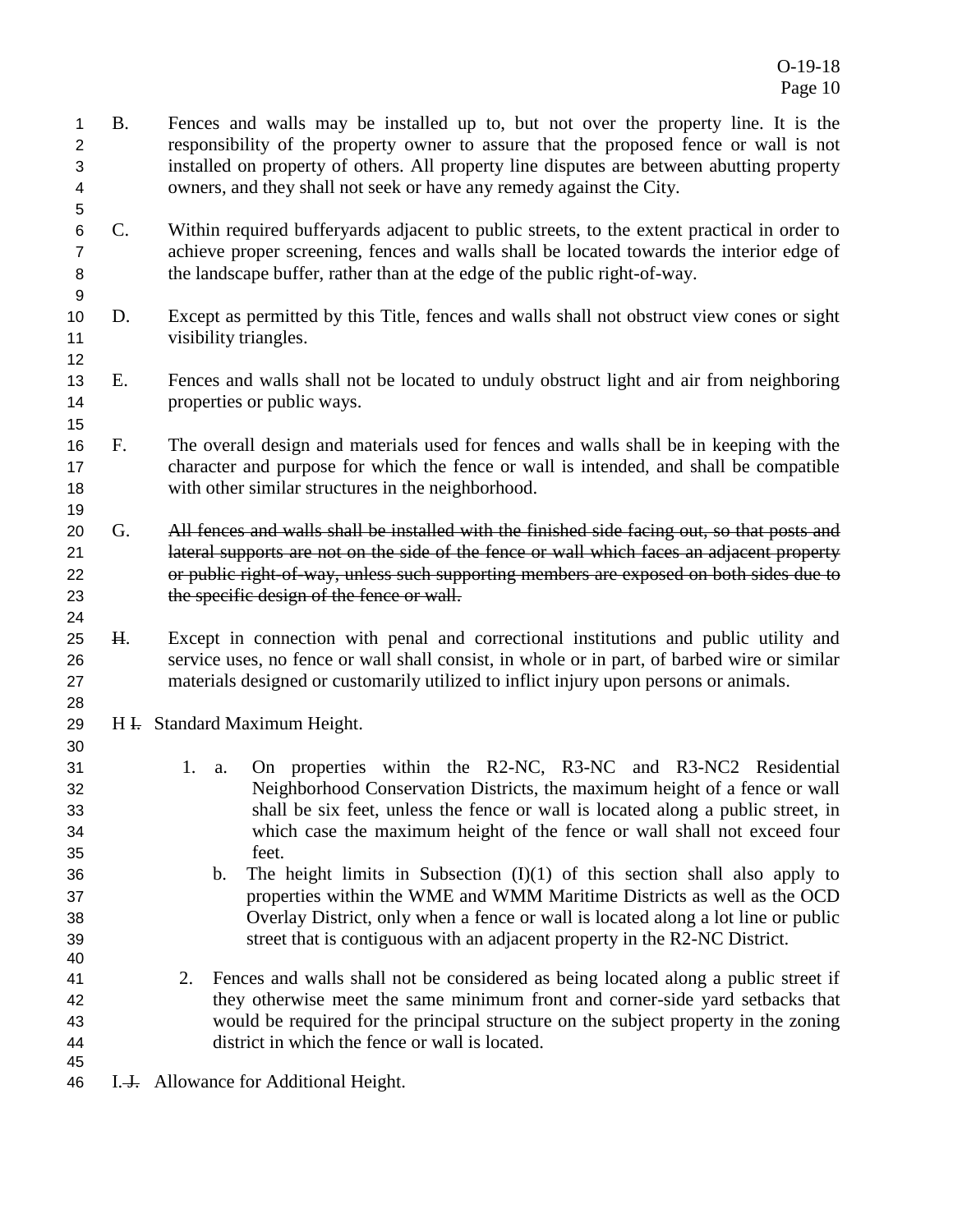| 1<br>$\overline{2}$ |                  |                 | 1.                                                             | Up to two additional feet of height is allowed for decorative gates which do not<br>exceed twenty-five feet in width for vehicular gates, or eight feet in width for |
|---------------------|------------------|-----------------|----------------------------------------------------------------|----------------------------------------------------------------------------------------------------------------------------------------------------------------------|
| 3                   |                  |                 | pedestrian gates.                                              |                                                                                                                                                                      |
| 4                   |                  |                 | 2.                                                             | In accordance with the procedures for Administrative Adjustments set forth in                                                                                        |
| 5                   |                  |                 |                                                                | Chapter 21.18, the Planning and Zoning Director may permit certain fences and                                                                                        |
| 6                   |                  |                 |                                                                | walls an additional height allowance of up to four feet above the standard                                                                                           |
| $\overline{7}$      |                  |                 |                                                                | maximum height limit established by this section.                                                                                                                    |
| 8                   |                  |                 | 3.                                                             | In addition to the review criteria in Section 21.18.040, the Director of Planning and                                                                                |
| 9                   |                  |                 |                                                                | Zoning shall make additional written findings based on the following:                                                                                                |
| 10                  |                  |                 |                                                                |                                                                                                                                                                      |
| 11                  |                  |                 | a.                                                             | The subject fence or wall will be compatible with other similar structures in the                                                                                    |
| 12                  |                  |                 |                                                                | neighborhood and is required to mitigate impacts from adjacent land uses, the                                                                                        |
| 13                  |                  |                 |                                                                | subject property's proximity to public rights-of-way, or safety concerns.                                                                                            |
| 14                  |                  |                 | b.                                                             | Within the intent and purpose of this Zoning Code, the proposed additional                                                                                           |
| 15                  |                  |                 |                                                                | fence or wall height, if granted, is the minimum adjustment necessary to afford                                                                                      |
| 16                  |                  |                 | relief.                                                        |                                                                                                                                                                      |
| 17<br>18            | J. <del>K.</del> |                 |                                                                | Notwithstanding the height limitations in this section, temporary fences and walls,                                                                                  |
| 19                  |                  |                 |                                                                | incidental to construction on or development of the premises on which the temporary                                                                                  |
|                     |                  |                 |                                                                | fences and walls are located, shall be permitted during the time construction or                                                                                     |
| 20<br>21            |                  |                 | development is actively underway.                              |                                                                                                                                                                      |
|                     |                  |                 |                                                                |                                                                                                                                                                      |
| 22<br>23            |                  |                 |                                                                | K. L. Lawfully existing fences and walls that do not conform to the bulk or other development                                                                        |
| 24                  |                  |                 |                                                                | or design standards for the district in which the fence or wall is located may be continued,                                                                         |
| 25                  |                  |                 |                                                                | if properly repaired and maintained as provided in Chapter 21.68, Nonconforming Uses                                                                                 |
| 26                  |                  |                 |                                                                | and Structures. Nonconforming fences and walls which are structurally altered, relocated,                                                                            |
| 27                  |                  |                 |                                                                | or replaced shall comply immediately with all provisions of this Title.                                                                                              |
| 28                  |                  |                 |                                                                |                                                                                                                                                                      |
| 29                  |                  |                 | <b>Chapter 21.64 - Standards for Uses Subject to Standards</b> |                                                                                                                                                                      |
| 30                  |                  |                 | Section 21.64.240 - Dwellings, multi-family.                   |                                                                                                                                                                      |
| 31                  |                  |                 |                                                                |                                                                                                                                                                      |
| 32                  |                  |                 | A. BCE District.                                               |                                                                                                                                                                      |
| 33                  |                  |                 |                                                                |                                                                                                                                                                      |
| 34                  |                  | 1.              |                                                                | Retail and/or Office Use Required. Retail and/or office use shall be required as an                                                                                  |
| 35                  |                  |                 |                                                                | integral component of a multi-family residential project and the project design shall                                                                                |
| 36                  |                  |                 | allow for such uses on the ground floor.                       |                                                                                                                                                                      |
| 37                  |                  | $\frac{2}{x}$   |                                                                | Multiple Structures on a Zoning Lot. Consistent with Section 21.60.030, a multi-family                                                                               |
| 38                  |                  |                 |                                                                | residential use may contain more than one principal residential building, including a                                                                                |
| 39                  |                  |                 |                                                                | building containing a mix of residential and other BCE district uses, on a zoning lot.                                                                               |
| 40                  |                  | $2.\frac{3}{1}$ | Parking and Loading.                                           |                                                                                                                                                                      |
| 41                  |                  |                 |                                                                |                                                                                                                                                                      |
| 42                  |                  |                 | a.                                                             | Structured parking may be permitted as a component of a multi-family                                                                                                 |
| 43                  |                  |                 | development.                                                   |                                                                                                                                                                      |
| 44                  |                  |                 | $\mathbf{b}$ .                                                 | Sufficient street-level parking shall be provided to accommodate commercial uses                                                                                     |
| 45                  |                  |                 | and office visitors.                                           |                                                                                                                                                                      |
|                     |                  |                 |                                                                |                                                                                                                                                                      |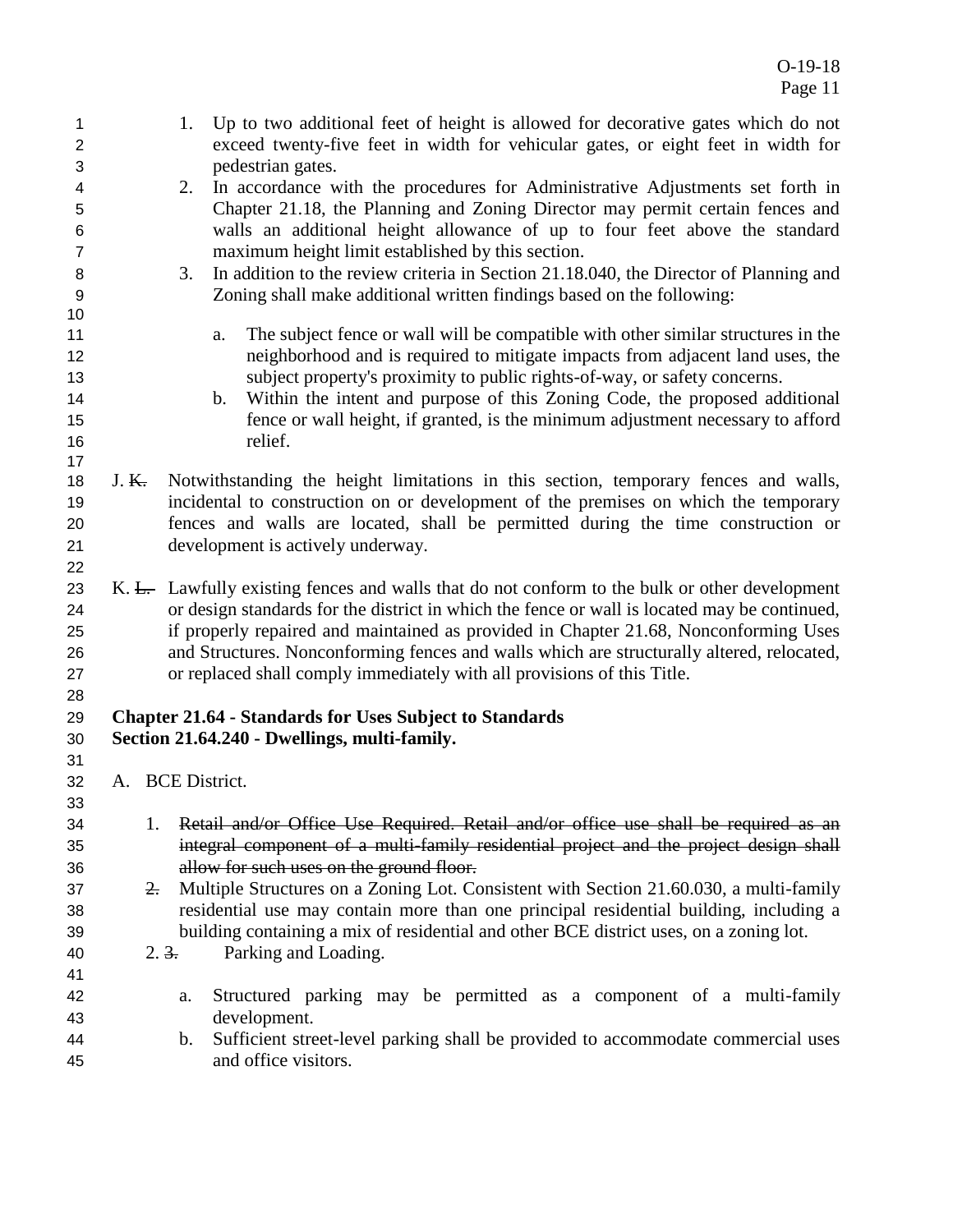O-19-18 Page 12

| 1<br>$\overline{2}$<br>3 | c.             | Parking spaces wherever reasonably possible shall be located in the rear or interior<br>courtyard or plaza areas; if structured parking is provided then it shall be screened<br>by buildings or landscaped wherever reasonably possible. |
|--------------------------|----------------|-------------------------------------------------------------------------------------------------------------------------------------------------------------------------------------------------------------------------------------------|
| 4                        | d.             | Notwithstanding the provisions of Chapter 21.66, off-street loading facilities for a                                                                                                                                                      |
| 5                        |                | multi-family development and other BCE uses developed in conjunction therewith                                                                                                                                                            |
| $\,6$                    |                | may be provided in the front yard of the lot.                                                                                                                                                                                             |
| $\overline{7}$           |                |                                                                                                                                                                                                                                           |
| 8<br>9                   | 3.4.           | Streetscape and Planting.                                                                                                                                                                                                                 |
| 10                       | a.             | The streetscape shall be of an urban character with street trees, street lighting,                                                                                                                                                        |
| 11                       |                | controlled pedestrian crossings, dedicated bicycle facilities, benches and other                                                                                                                                                          |
| 12                       |                | streetscape elements.                                                                                                                                                                                                                     |
| 13                       | b.             | Public courts and plazas shall be open to the street or connect to pedestrian                                                                                                                                                             |
| 14                       |                | walkways. Such areas shall be well planted and shall be paved for pedestrian                                                                                                                                                              |
| 15                       |                | circulation.                                                                                                                                                                                                                              |
| 16                       | c.             | Pedestrian traffic through and around the use shall be separated from driveways and                                                                                                                                                       |
| 17                       |                | parking areas through the use of sidewalks, pathways, crossings and other marked                                                                                                                                                          |
| 18                       |                | pedestrian ways.                                                                                                                                                                                                                          |
| 19                       | d.             | Sidewalks along streets designated as major or minor arterial in the Comprehensive                                                                                                                                                        |
| 20                       |                | Plan shall be a minimum of fifteen feet wide; sidewalks along all other streets shall                                                                                                                                                     |
| 21                       |                | be a minimum of twelve feet wide.                                                                                                                                                                                                         |
| 22                       | e.             | Buffer areas adjacent to public streets shall have street trees a minimum of thirty-                                                                                                                                                      |
| 23                       |                | five feet on-center and a maximum of forty-five feet on-center along with planting                                                                                                                                                        |
| 24                       |                | beds buffering pedestrians from vehicular traffic.                                                                                                                                                                                        |
| 25                       | f.             | Pedestrian features such as benches, lighting and pavers shall be designed in a                                                                                                                                                           |
| 26                       |                | consistent manner.                                                                                                                                                                                                                        |
| 27                       | g.             | Interior courtyards, boulevards and plaza areas shall be adequately landscaped, and                                                                                                                                                       |
| 28                       |                | include adequate sitting areas.                                                                                                                                                                                                           |
| 29                       | h.             | A Planting Soils Improvement Plan shall be reviewed and approved prior to the                                                                                                                                                             |
| 30                       |                | issuance of grading permits, sufficient to provide for the long term health of all                                                                                                                                                        |
| 31                       |                | plantings and to meet the principles and recommendations for soils for urban tree                                                                                                                                                         |
| 32                       |                | plantings outlined in "Architectural Graphic Standards 10th Edition," pages 178                                                                                                                                                           |
| 33                       |                | through 182, published by John Wiley & Sons, 1998.                                                                                                                                                                                        |
| 34                       |                |                                                                                                                                                                                                                                           |
| 35                       |                | 4. 5. Lighting. An exterior lighting plan, including a fixture schedule, shall be provided, that                                                                                                                                          |
| 36                       |                | shall insure that site lighting is designed at appropriate levels to achieve public safety                                                                                                                                                |
| 37                       |                | without creating excessive glare or high intensity. High pressure sodium (yellow-                                                                                                                                                         |
| 38                       |                | orange) shall be prohibited for exterior use, and for the interior use in parking areas                                                                                                                                                   |
| 39                       |                | where the lighting is visible from the outside. A reduction in lighting intensity may be                                                                                                                                                  |
| 40                       |                | required after installation if a determination is made that the lighting is too bright or                                                                                                                                                 |
| 41                       |                | creates excessive glare.                                                                                                                                                                                                                  |
|                          |                |                                                                                                                                                                                                                                           |
| 42<br>43                 |                | 5. 6. Building and Architecture.                                                                                                                                                                                                          |
| 44                       | a.             | Buildings shall be designed with a diversity of architectural styles that enhance the                                                                                                                                                     |
| 45                       |                | visual identity and integrity of this important gateway to the City of Annapolis;                                                                                                                                                         |
| 46                       |                | Street facing façades shall provide several pedestrian access points;                                                                                                                                                                     |
|                          | $\mathbf{b}$ . |                                                                                                                                                                                                                                           |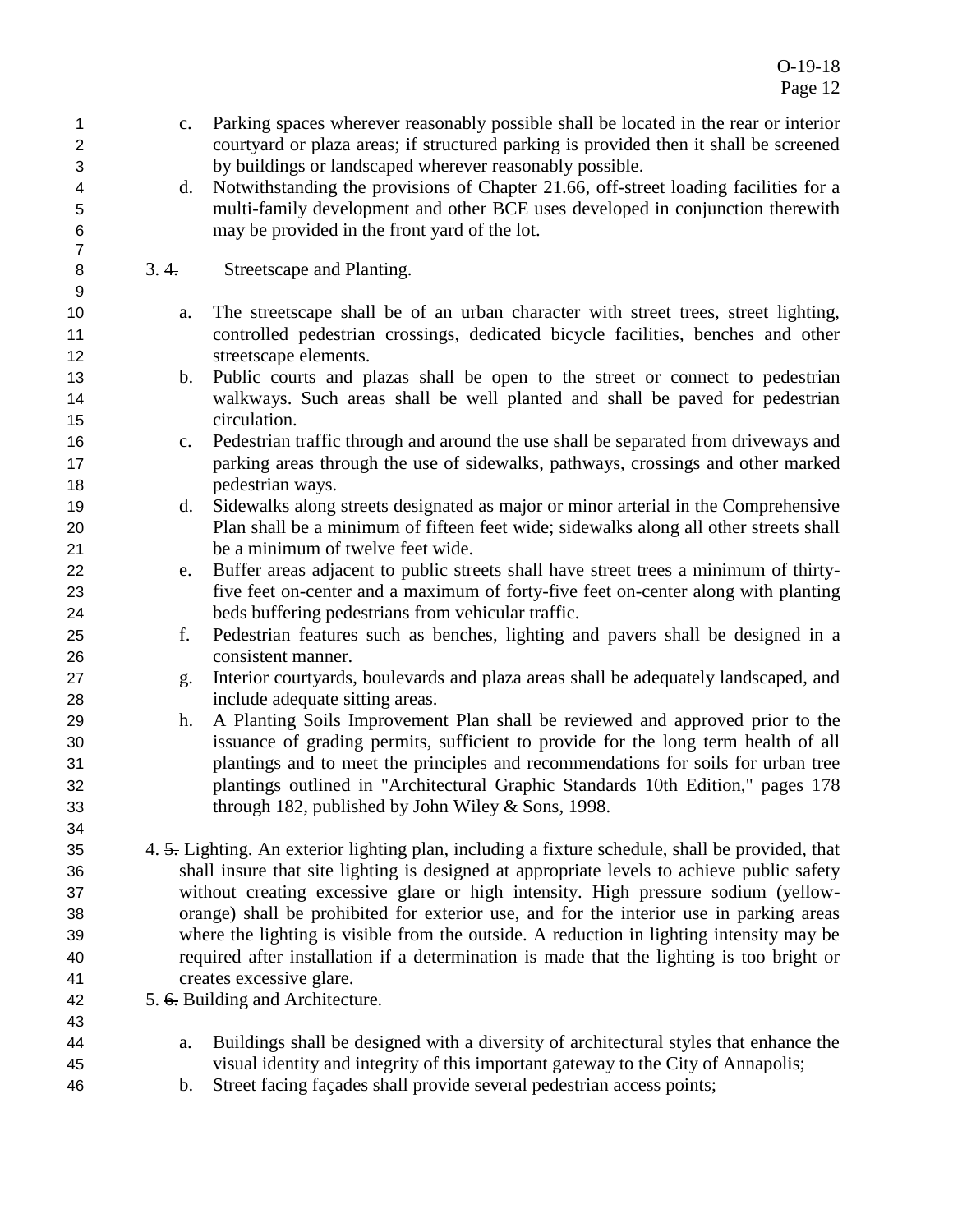| 1              | c.      | Buildings, rather than parking, shall be generally oriented towards adjacent public          |
|----------------|---------|----------------------------------------------------------------------------------------------|
| 2              |         | streets creating an active, urban-type frontage;                                             |
| 3              | d.      | Mixed-use buildings fronting on an arterial street shall provide opportunities for           |
| 4              |         | ground-floor retail or other commercial space with residential, hotel or office uses         |
| 5              |         | above;                                                                                       |
| 6              | e.      | Buildings with ground-floor retail shall have all retail entrances facing the public or      |
| $\overline{7}$ |         | private streets or interior courtyards or plazas of the site;                                |
| 8              | f.      | The ground floor shall be differentiated from the upper floors to establish a distinct       |
| 9              |         | base for the building;                                                                       |
| 10             | g.      | The exterior façades of the building shall be articulated in a human scale;                  |
| 11             | h.      | The mass of large scale building shall, where possible, be divided into smaller              |
| 12             |         | elements or parts to minimize any negative impact on adjacent streets;                       |
| 13             | i.      | Buildings shall be constructed of quality, durable materials appropriate to the              |
| 14             |         | vernacular architecture of Annapolis, including brick, stone, wood and/or concrete;          |
| 15             | $j$ .   | The visibility of all parking facilities from any street or residential zoning district      |
| 16             |         | shall be minimized whenever possible;                                                        |
| 17             | k.      | Visible façades of parking facilities shall be designed to be compatible with the            |
| 18             |         | architectural character of surrounding structures;                                           |
| 19             | 1.      | The applicant shall explore the possibility of utilizing green roof technology, unless       |
| 20             |         | proven not commercially feasible, as determined by Planning and Zoning Director.             |
| 21             |         |                                                                                              |
| 22             | $6.7 -$ | Traffic Impact. A traffic impact study is required, pursuant to Section 21.62.090.           |
| 23             | $7.8 -$ | Common Open Space. Permanent usable common open space equal to a                             |
| 24             |         | minimum of ten percent of the lot area shall be identified and dedicated for passive         |
| 25             |         | recreational activities or limited active recreation, subject to the following requirements: |
| 26             |         |                                                                                              |
| 27             | a.      | The area required for parking lot landscaping or buffers shall not be included in the        |
| 28             |         | common open space calculation.                                                               |
| 29             | b.      | The area of each parcel of common open space shall be of such minimum                        |
| 30             |         | dimensions as to be functionally usable.                                                     |
| 31             | c.      | Common open space areas shall be convenient to the dwelling units they are                   |
| 32             |         | intended to serve.                                                                           |
| 33             |         | d. Up to fifty percent of the common open space may include community meeting                |
| 34             |         | rooms and indoor recreational facilities, such as club houses and exercise facilities.       |
| 35             | e.      | Any area dedicated for open space purposes shall be described in appropriate                 |
| 36             |         | subdivision dedications, covenants and/or deed restrictions approved by the City             |
| 37             |         | Attorney which demonstrate that:                                                             |
| 38             |         |                                                                                              |
| 39             |         | i.<br>The use of the common open space shall continue for the life of the project for        |
| 40             |         | the purpose specified;                                                                       |
| 41             |         | Appropriate provisions shall be made for the maintenance of the common open<br>ii.           |
| 42             |         | space areas; and                                                                             |
| 43             |         | iii. Common open space areas shall not be used for a commercial enterprise                   |
| 44             |         | admitting the public for a fee.                                                              |
| 45             |         |                                                                                              |
| 46             | f.      | The type of ownership of land dedicated for common open space purposes shall be              |
| 47             |         | selected by the owner, developer or subdivider, subject to the approval of the               |
|                |         |                                                                                              |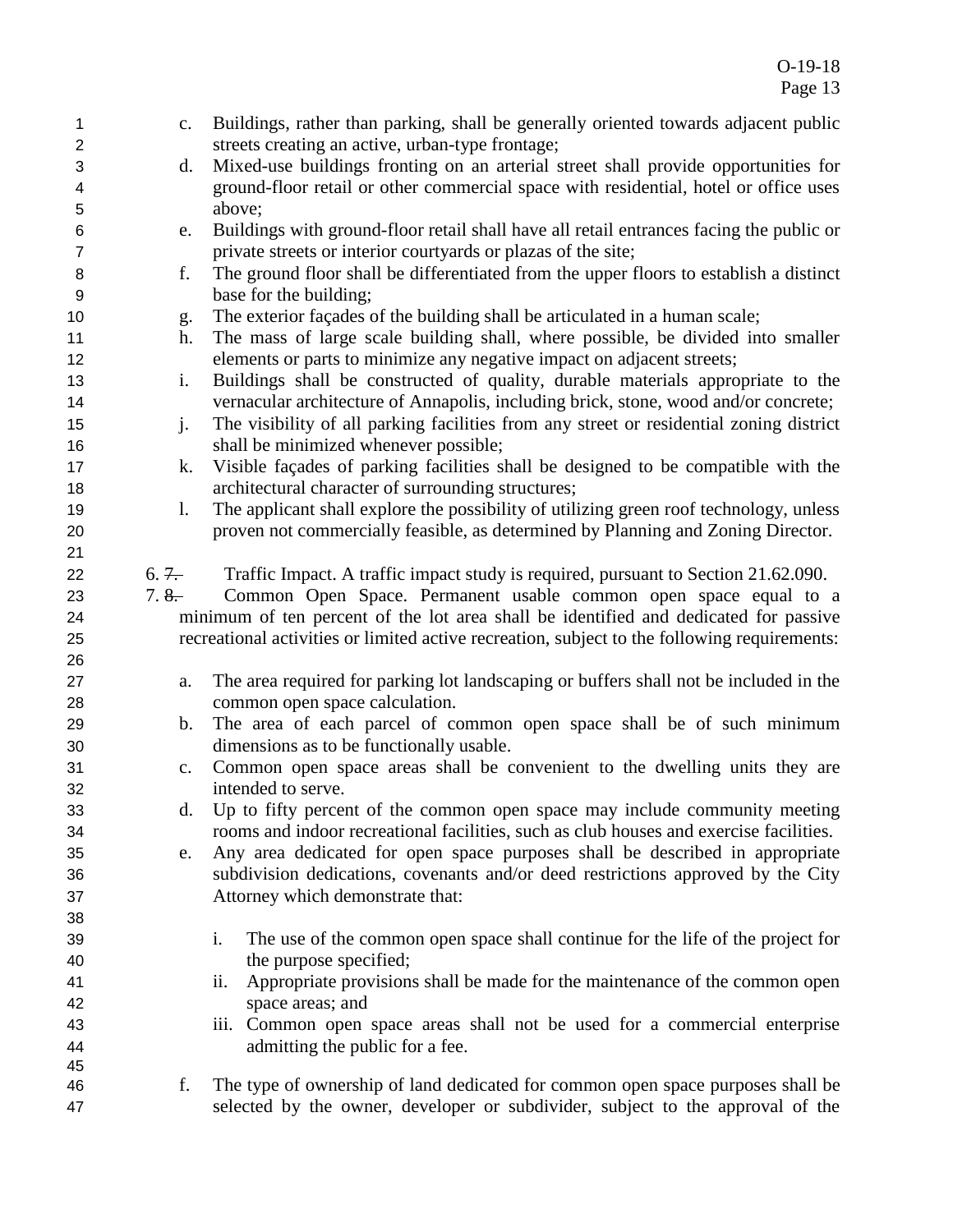| $\mathbf{1}$<br>$\boldsymbol{2}$ |    |                | Planning and Zoning Director. Type of ownership may include, but is not limited to<br>the following: |
|----------------------------------|----|----------------|------------------------------------------------------------------------------------------------------|
| 3                                |    |                |                                                                                                      |
| 4                                |    |                | i.<br>The City, subject to the acceptance of the City Council;                                       |
| 5                                |    |                | Homeowner, condominium or cooperative associations;<br>ii.                                           |
| 6                                |    |                | Shared, undivided interest by all property owners;<br><i>iii.</i>                                    |
| $\overline{7}$                   |    |                | The project owner.<br>iv.                                                                            |
| 8                                |    |                |                                                                                                      |
| 9                                |    | g.             | The owner of the common open space shall be responsible for its continuing                           |
| 10                               |    |                | upkeep and proper maintenance.                                                                       |
| 11                               |    |                |                                                                                                      |
| 12                               |    | $8.9 -$        | Subdivision Plat.                                                                                    |
| 13                               |    |                |                                                                                                      |
| 14                               |    | a.             | Notwithstanding any other provisions of the City Code to the contrary, a                             |
| 15                               |    |                | subdivision plat in accordance with the requirements of Title 20 shall be approved                   |
| 16                               |    |                | by the Planning Commission.                                                                          |
| 17                               |    | $\mathbf{b}$ . | Notwithstanding the provisions of Section 20.08.030, an administrative exemption                     |
| 18                               |    |                | to the subdivision plat shall not be allowed.                                                        |
| 19                               |    | $C_{\bullet}$  | In approving the subdivision plat, the Planning Commission shall determine that                      |
| 20                               |    |                | the design and development of the project is consistent with all applicable goals                    |
| 21                               |    |                | and policies of the Comprehensive Plan and any legislatively adopted sector studies                  |
| 22                               |    |                | or other legislatively adopted planning studies for the area in which the project is                 |
| 23                               |    |                | located.                                                                                             |
| 24                               |    | d.             | Modifications to Standards. In acting upon the subdivision plat, the Planning                        |
| 25                               |    |                | Commission shall have the authority to modify any of the foregoing standards or                      |
| 26                               |    |                | other BCE development standards, provided the Planning Commission shall find                         |
| 27                               |    |                | based on the evidence presented in each case that the proposed modification to the                   |
| 28                               |    |                | standard complies with all of the following criteria:                                                |
| 29                               |    |                |                                                                                                      |
| 30                               |    |                | i.<br>The objectives underlying the standards can be met without strict adherence to                 |
| 31                               |    |                | them;                                                                                                |
| 32                               |    |                | Because of peculiarities in the parcel of land to be developed or the facilities<br>ii.              |
| 33                               |    |                | proposed, it would be unreasonable to require strict adherence to the standards;                     |
| 34                               |    |                | iii. The modification is in the public interest and is necessary in order to further                 |
| 35                               |    |                | the purposes of the BCE district; and                                                                |
| 36                               |    |                | iv. The modification is consistent with all applicable goals and policies of the                     |
| 37                               |    |                | Comprehensive Plan or other legislatively adopted planning studies for the                           |
| 38                               |    |                | area in which the project is located.                                                                |
| 39                               |    |                |                                                                                                      |
| 40                               |    | 9.10.          | Modifications to Approved Site Development Plan. All substantive changes or                          |
| 41                               |    |                | modifications to the approved site development plan shall require review and approval                |
| 42                               |    |                | by the Planning Commission in accordance with the criteria for modifications to                      |
| 43                               |    |                | standards in previous Subsection $(A)(9)(d)$ of this section for subdivision plat approval.          |
| 44                               |    |                |                                                                                                      |
| 45                               | B. | C1 District.   |                                                                                                      |
| 46                               |    |                |                                                                                                      |
| 47                               |    | 1.             | In addition to proposed new uses, the following uses require special exception approval:             |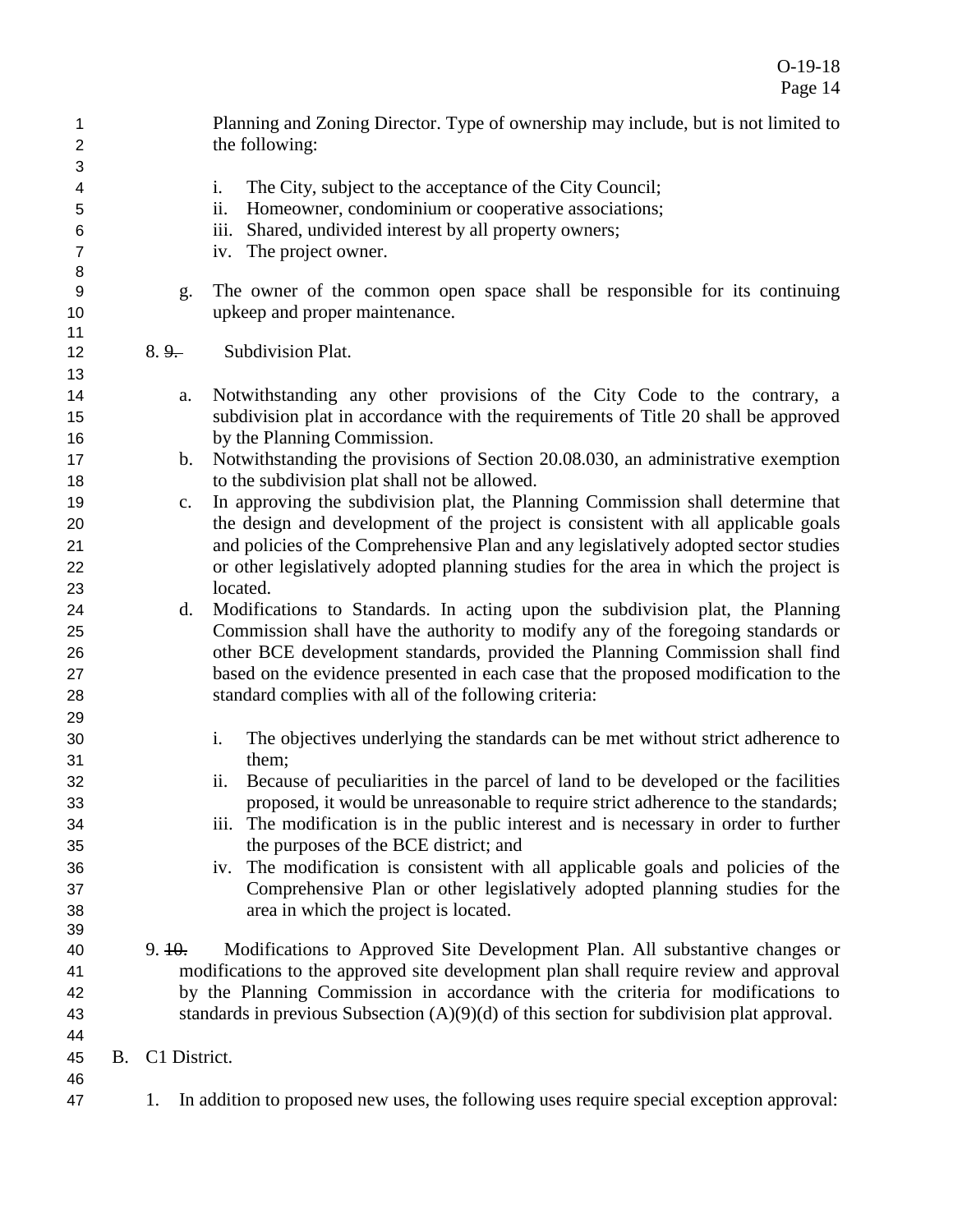- a. Any change or expansion of the bulk or any structural modifications, including extensions, enlargements or alterations which increase or decrease the floor area of a particular use, except as provided in Subsection (B)(2) below, or
- b. The expansion or extension of a special exception for part of a building or structure, the remainder of which is utilized for a use permitted in the district.
- 2. The gross floor area of a dwelling unit on an individual lot of record may be expanded with administrative approval by up to twenty percent of the total floor area, provided the proposed addition complies with all other requirements of the district and provided that no previous expansion has been granted pursuant to this section.
- C. MX District.
- 15 1. On lots of forty thousand square feet or greater, permanent usable common open space equal to ten percent of the lot area shall be identified and dedicated for passive recreational activities or limited active recreation. In the case of attached units, each unit shall have an individual rear yard which may be included in calculating the required common open space. The area required for parking lot planting or buffers shall not be included in the open space calculation.
- 2. Pedestrian traffic through and around the use shall be separated from driveways and parking areas through the use of sidewalks.
- 3. If surface parking is located on the zoning lot, it shall be located at the rear of the zoning lot and new structures shall be located at the front of the zoning lot.
- 4. If surface parking located on the zoning lot is adjacent to single-family residential use, dense plantings shall be installed and maintained on the zoning lot to provide an effective screen.
- 

## **Chapter 21.70 - Sign Regulations**

- **Section 21.70.030 Reserved- Sign permit.**
- A. The Department of Planning and Zoning will review the sign permit application for consistency with the Zoning Code.
- B. Posting of Property. Except as provided below, notice must be posted on the property that is the subject of an application for a new sign in accordance with the requirements in Section  $36 \frac{21.10.020(A)}{21.10.020(A)}$
- C. Notice of applications for sign permits shall be in accordance with the following requirements:
- 1. All sign applications located in the Historic District, the Office and Commercial Design District or the Eastport Gateway Conservation Overlay Districts shall be posted for **bublic notice.**
- 42 2. In all other districts, where the sign area applied for is less than twenty-five percent of 43 the maximum sign area allowed for the type of sign under this chapter, posting of the sign application for public notice is not required.
- 45 3. Posting of a sign for public notice shall not be required where a sign program has been approved in conjunction with the approval of a Site Design Plan under Section 21.70.080.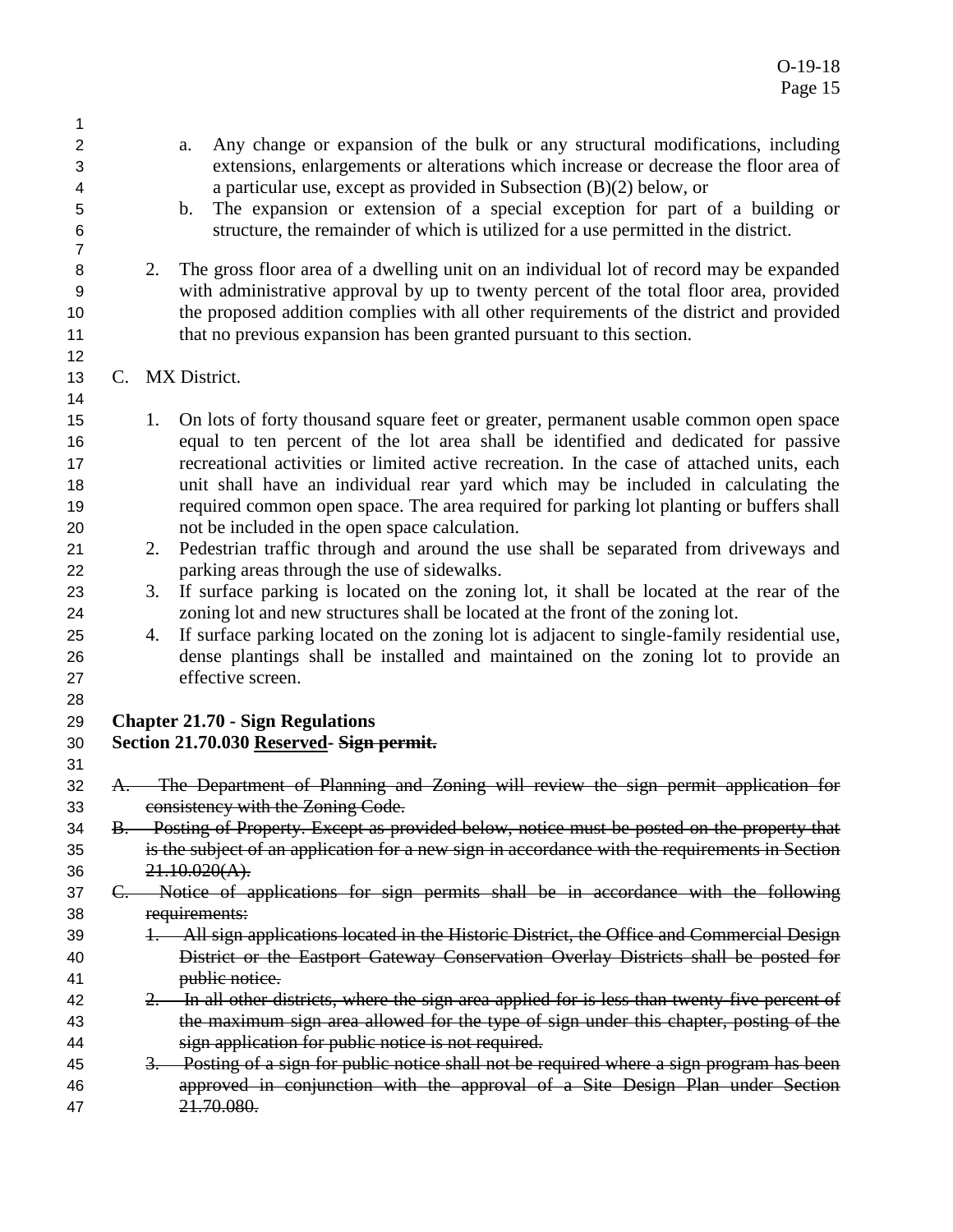### $\frac{1}{2}$ **Section 21.70.060 - Exempt signs.**

 4 The signs in this section are exempt from this chapter and do not require a permit provided<br>5 they meet both the standards applicable to all signs in the previous section and the following they meet both the standards applicable to all signs in the previous section and the following standards:

| $\,6$          | standards: |                                                                                                                           |
|----------------|------------|---------------------------------------------------------------------------------------------------------------------------|
| $\overline{7}$ |            |                                                                                                                           |
| 8<br>9         |            | A. No sign may project beyond the property line into a public way.                                                        |
| 10             | <b>B.</b>  | Illumination is Not Permitted.                                                                                            |
| 11             |            |                                                                                                                           |
| 12             |            | Nameplate and Identification Signs.<br>1.                                                                                 |
| 13             |            | A single nameplate for a dwelling unit, not exceeding one square foot in area,<br>a.                                      |
| 14             |            | indicating the name or address of the occupant or a permitted occupation.                                                 |
| 15             |            | On a corner lot, two nameplates for a dwelling unit, one facing each street, are<br>$\mathbf{b}$ .                        |
| 16             |            | permitted.                                                                                                                |
| 17             |            | Address numerals.<br>$c_{\cdot}$                                                                                          |
| 18             |            | For Sale and "To Rent" Signs.<br>2.                                                                                       |
| 19             |            | One sign per zoning lot except that on a corner zoning lot two signs, one facing<br>a.                                    |
| 20             |            | each street, are permitted.                                                                                               |
| 21             |            | Size.<br>$\mathbf{b}$ .                                                                                                   |
| 22             |            | In commercial and industrial districts signs may be up to twelve square feet in<br>i.                                     |
| 23             |            | area.                                                                                                                     |
| 24             |            | ii. In all other districts signs may be up to nine square feet in area.                                                   |
| 25             |            | No sign may be placed closer than eight feet to any other zoning lot.<br>c.                                               |
| 26             |            | No sign shall project higher than twelve feet above curb level.<br>d.                                                     |
| 27<br>28       |            | Signs Accessory to Parking Areas.<br>3.<br>Signs designating parking area entrances or exits limited to one sign for each |
| 29             |            | a.<br>exit or entrance and to a maximum size of two square feet each.                                                     |
| 30             |            | One sign per parking area, designating the conditions of use or identity of the<br>b.                                     |
| 31             |            | parking area and limited to a maximum size of nine square feet.                                                           |
| 32             |            | On a corner lot two signs, one facing each street, are permitted.<br>c.                                                   |
| 33             |            | No sign shall project higher than seven feet above curb level.<br>d.                                                      |
| 34             |            | Temporary signs as follows:<br>4.                                                                                         |
| 35             |            | Signs, banners, flags and other advertising devices may be placed on a site or<br>a.                                      |
| 36             |            | building to announce the opening of a new business or a special promotion                                                 |
| 37             |            | with written approval from the Director of Planning and Zoning. Such signs                                                |
| 38             |            | shall be limited to two events per year for a period of up to thirty days each                                            |
| 39             |            | event.                                                                                                                    |
| 40             |            | Temporary signs up to-thirty-two square feet for community or civic projects<br>b.                                        |
| 41             |            | or special events for events of public interest such as carnivals, community                                              |
| 42             |            | gatherings, fairs, political events and other events of a similar nature.                                                 |
| 43             |            | Temporary signs shall be displayed for a period not in excess of sixty ninety                                             |
| 44             |            | days and shall be removed within seven days after the conclusion of the event.                                            |
| 45             |            | Construction site sign up to thirty-two square feet identifying the architect,<br>c.                                      |
| 46             |            | engineer, and/or contractor.                                                                                              |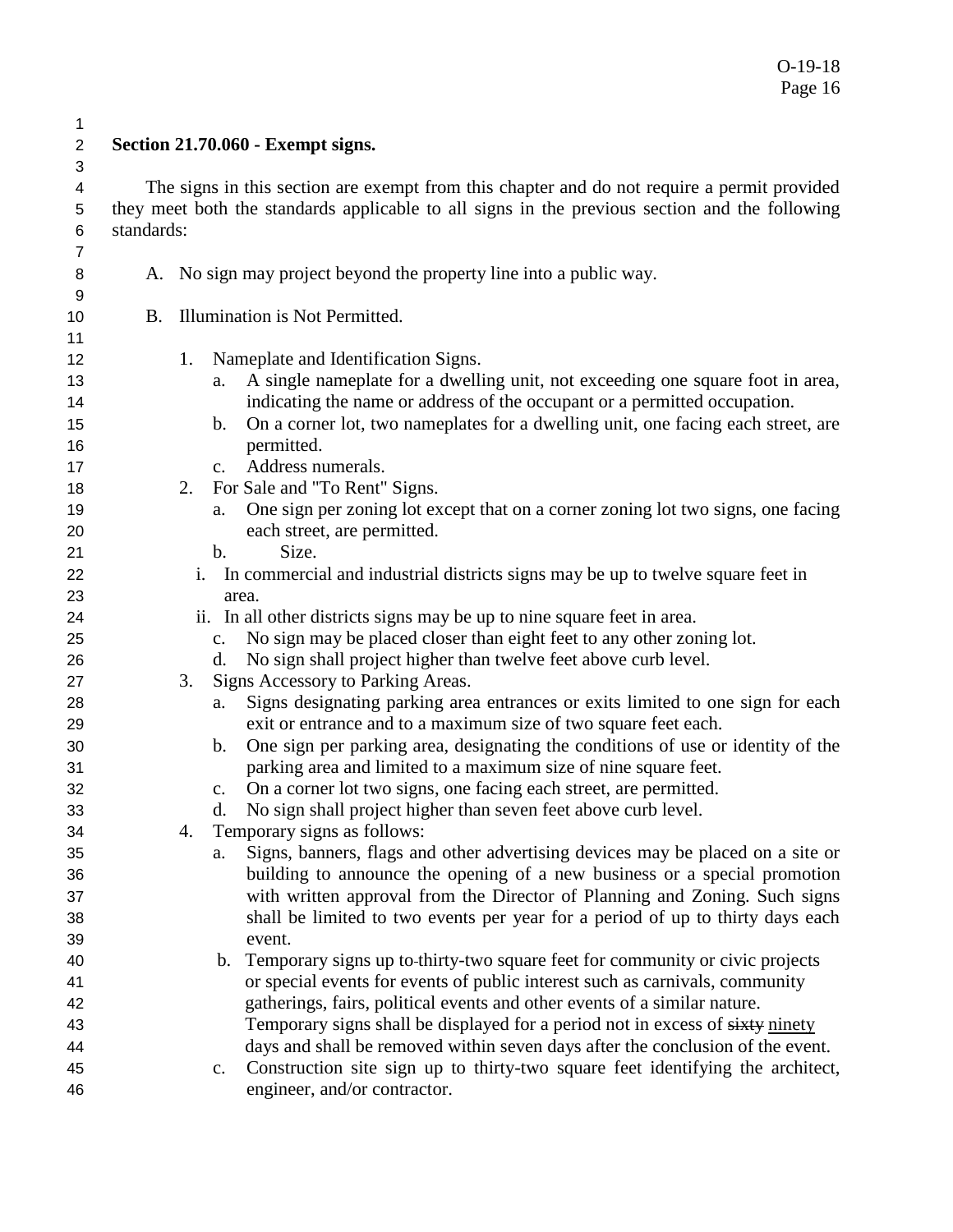|     | Garage or yard sale signs.<br>d.                                                     |
|-----|--------------------------------------------------------------------------------------|
| 2   | Christmas tree, greens sales, and produce sales signs. One sign per street<br>e.     |
|     | frontage up to six square feet is permitted.                                         |
| 4   | 5. Window Displays. Signs erected or installed in the interior of a structure which  |
| 5   | form an integral part of a bona fide window display which is related to merchandise  |
| -6  | or services available within the structure or which are related to matters of public |
|     | welfare or public interest.                                                          |
| -8  | 6. Public Signs.                                                                     |
| - 9 | Permanent memorial signs and tablets lawfully displayed on public property or<br>a.  |
| 10  | in cemeteries.                                                                       |
| 11  | Legal notices.<br>$b_{\cdot}$                                                        |
|     |                                                                                      |

c. Traffic and parking signs that bear no advertising.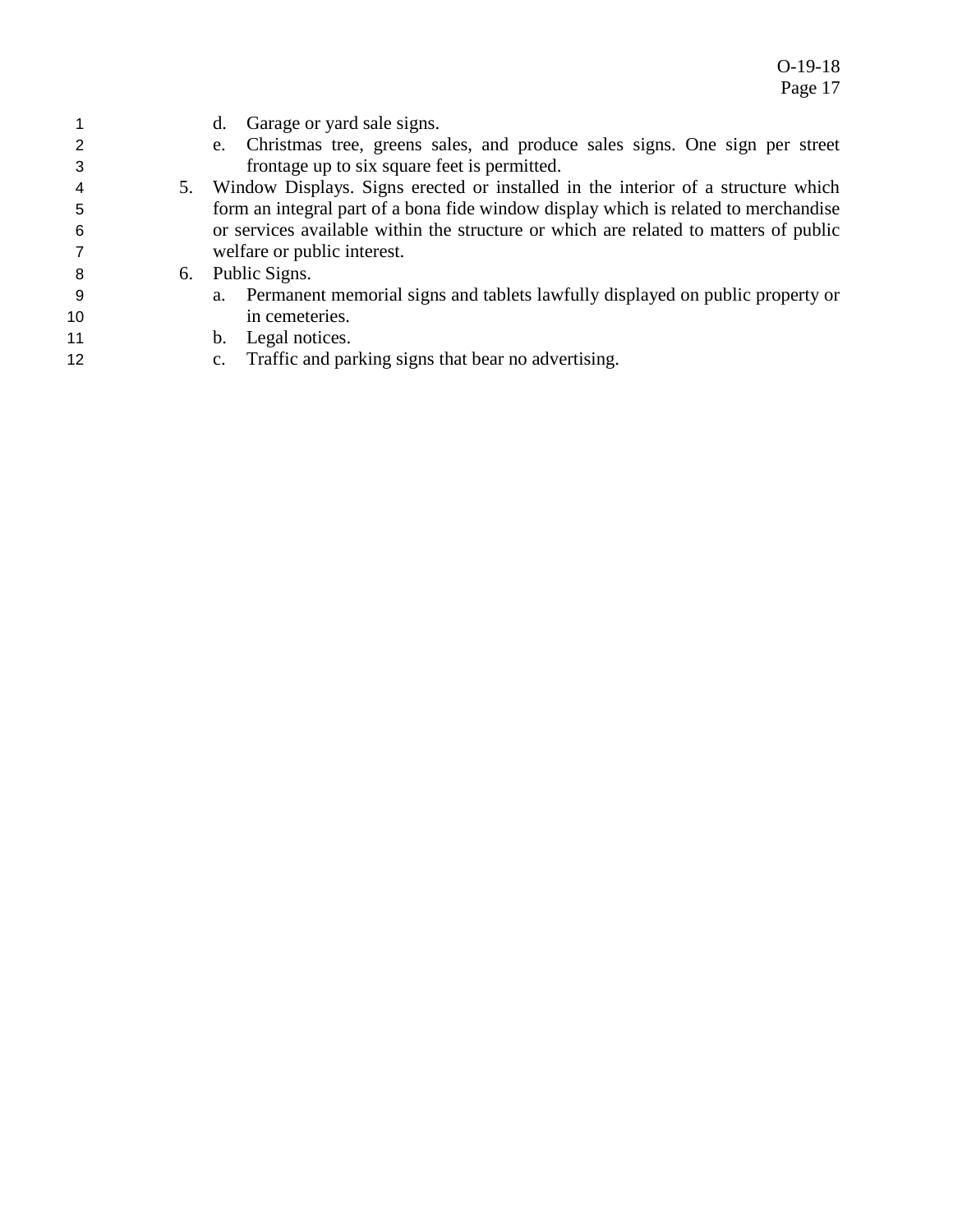| $\mathbf 1$<br>2<br>3                               | <b>Section 21.70.080</b><br><b>Sign Table 1</b><br>Types of Signs Permitted in Non-Residential Zoning Districts |
|-----------------------------------------------------|-----------------------------------------------------------------------------------------------------------------|
| District                                            | <b>Permitted Signs</b>                                                                                          |
|                                                     | Business community identification sign                                                                          |
| B1                                                  | Freestanding                                                                                                    |
|                                                     | Wall-mounted                                                                                                    |
|                                                     | Freestanding                                                                                                    |
| B2, B3, B3-CD, BCE, I1                              | Multi-tenant facility                                                                                           |
|                                                     | Wall-mounted                                                                                                    |
|                                                     | Multi-tenant facility                                                                                           |
| BR, PM2                                             | Wall-mounted                                                                                                    |
| C <sub>2</sub> , C <sub>2</sub> A, C <sub>2</sub> P | Wall-mounted                                                                                                    |
|                                                     | Business community identification sign                                                                          |
| P, PM                                               | Freestanding                                                                                                    |
|                                                     | Multi-tenant facility                                                                                           |
|                                                     | Wall-mounted                                                                                                    |
|                                                     | Freestanding, ground sign only                                                                                  |
| <b>MX</b>                                           | Multi-tenant facility                                                                                           |
|                                                     | Wall-mounted                                                                                                    |
|                                                     | Freestanding                                                                                                    |
|                                                     | Marine refueling facility signs on piers                                                                        |
| WMC, WME, WMI, WMM                                  | Multi-tenant facility                                                                                           |
|                                                     | Wall-mounted                                                                                                    |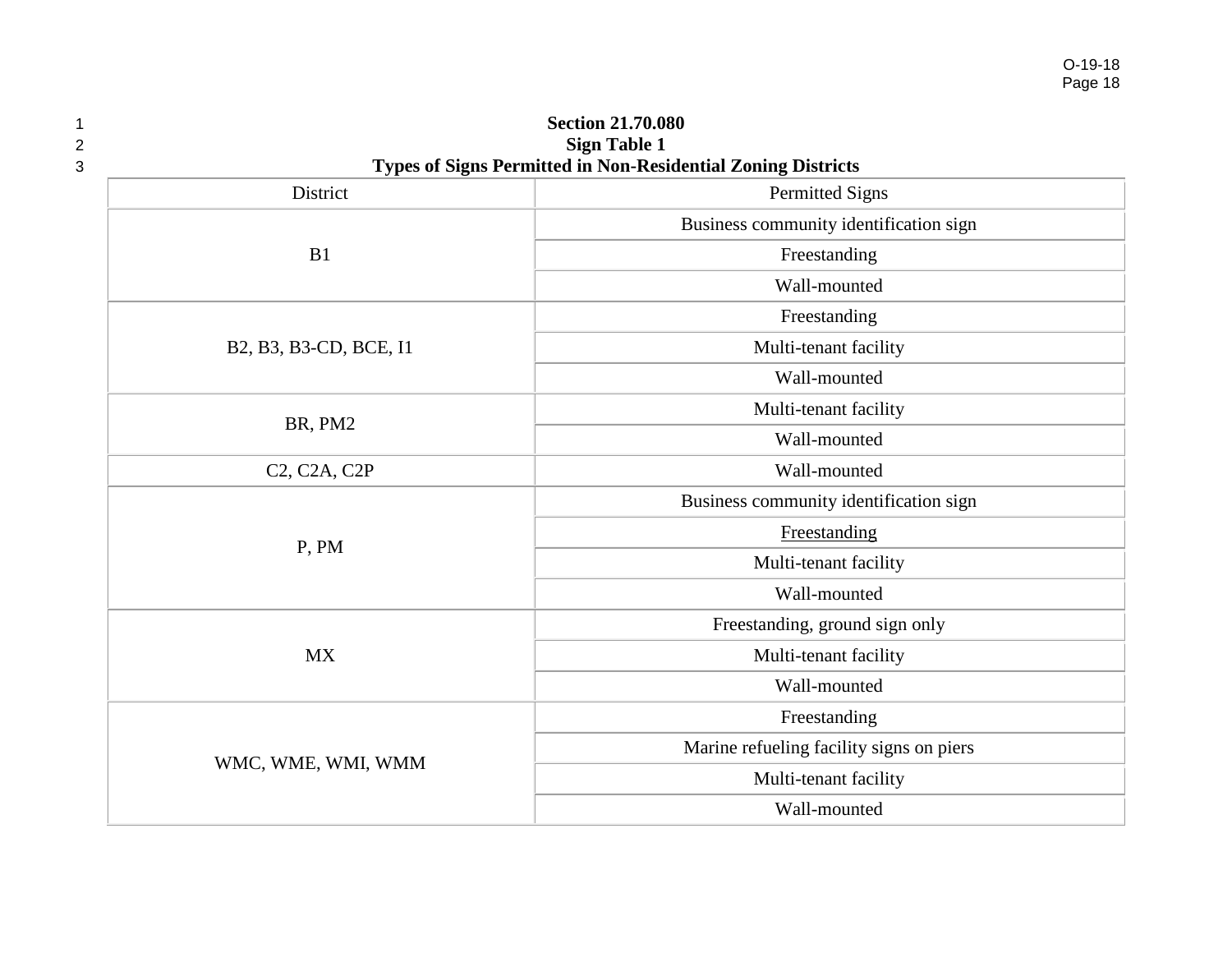|                 |             | <b>Sign Table 2</b>                                                                                                               |
|-----------------|-------------|-----------------------------------------------------------------------------------------------------------------------------------|
| 2               |             | <b>Regulations for Signs in Non-Residential Zoning Districts</b>                                                                  |
| 3               |             |                                                                                                                                   |
| $\overline{4}$  |             | In using the table the following regulations apply:                                                                               |
| 5               |             |                                                                                                                                   |
| -6              |             | a. Lots are permitted both wall-mounted and freestanding signs up to the limits set forth in the table. With the exception of the |
|                 |             | signage allowed in Table Note 1, signage in multi-tenant facilities is counted as an alternative, not in addition, to permitted   |
| 8               |             | wall-mounted and freestanding signs.                                                                                              |
| -9              |             | b. For wall-mounted signs the maximum sign area is for the lot, with the exception of the signage allowed in Table Note 1.        |
| 10              | $c_{\cdot}$ | For all other signs the maximum sign area is the maximum area per sign face, unless stated otherwise. For example, a two-         |
| 11              |             | sided, freestanding, ground sign in the BCE could be thirty square feet per face or sixty square feet total.                      |
| 12 <sup>°</sup> | d.          | The following abbreviations are used in the table: $sf = square$ feet; $lf = linear$ feet; $bldg = building$ ; "= inches.         |
| 13              | e.          | Important. The notes at the end of the table are as much a part of the law as the table itself.                                   |

| <b>Sign Type</b>    | <b>Zoning</b><br><b>District</b> | Number of<br><b>Businesses</b><br>per Lot | <b>Maximum</b><br><b>Sign Area</b>                                                                                                      | Number of<br><b>Signs</b><br><b>Allowed</b>                                                                                   | <b>Maximum</b><br>Height (feet)                                                                                                   | <b>Illumination</b><br><b>Permitted</b>          | Projection<br><b>Permitted</b>                | Other                                                                                                                                                                  |
|---------------------|----------------------------------|-------------------------------------------|-----------------------------------------------------------------------------------------------------------------------------------------|-------------------------------------------------------------------------------------------------------------------------------|-----------------------------------------------------------------------------------------------------------------------------------|--------------------------------------------------|-----------------------------------------------|------------------------------------------------------------------------------------------------------------------------------------------------------------------------|
| <b>Wall-mounted</b> |                                  |                                           |                                                                                                                                         |                                                                                                                               |                                                                                                                                   |                                                  |                                               |                                                                                                                                                                        |
|                     | B1, BR, PM,<br><b>MX</b>         |                                           | 1. 1 sf per $If$ of<br>building<br>frontage up to<br>a maximum of<br>$100$ sf.<br>2. No single<br>sign may<br>exceed 30 sf<br>per face. | 1. B1, PM: no<br>limit, up to<br>maximum<br>permitted sign<br>area.<br>2. BR, MX: no<br>more than 3<br>signs per<br>building. | $13.15$ . In the<br>MX district,<br>signs may not<br>be located<br>higher on a<br>façade than the<br>second-story<br>windowsills. | Yes, external<br>means only such<br>as spotlight | Yes, up to $1.5$<br>feet from a wall.         |                                                                                                                                                                        |
|                     | $B21$ , B3, B3-CD,<br>BCE,       |                                           | $1.2$ sf per lf of<br>building<br>frontage up to<br>a maximum of<br>$120$ sf.<br>2. No single<br>sign may<br>exceed 75 sf in            | No limit up to<br>permitted sign<br>area                                                                                      | 15                                                                                                                                | Yes                                              | Yes, up to $1.5$<br>feet into a public<br>way | Uses with canopies, such<br>as service stations, may<br>use the If of canopy<br>frontage in lieu of lf of<br>building frontage to<br>calculate permitted sign<br>area. |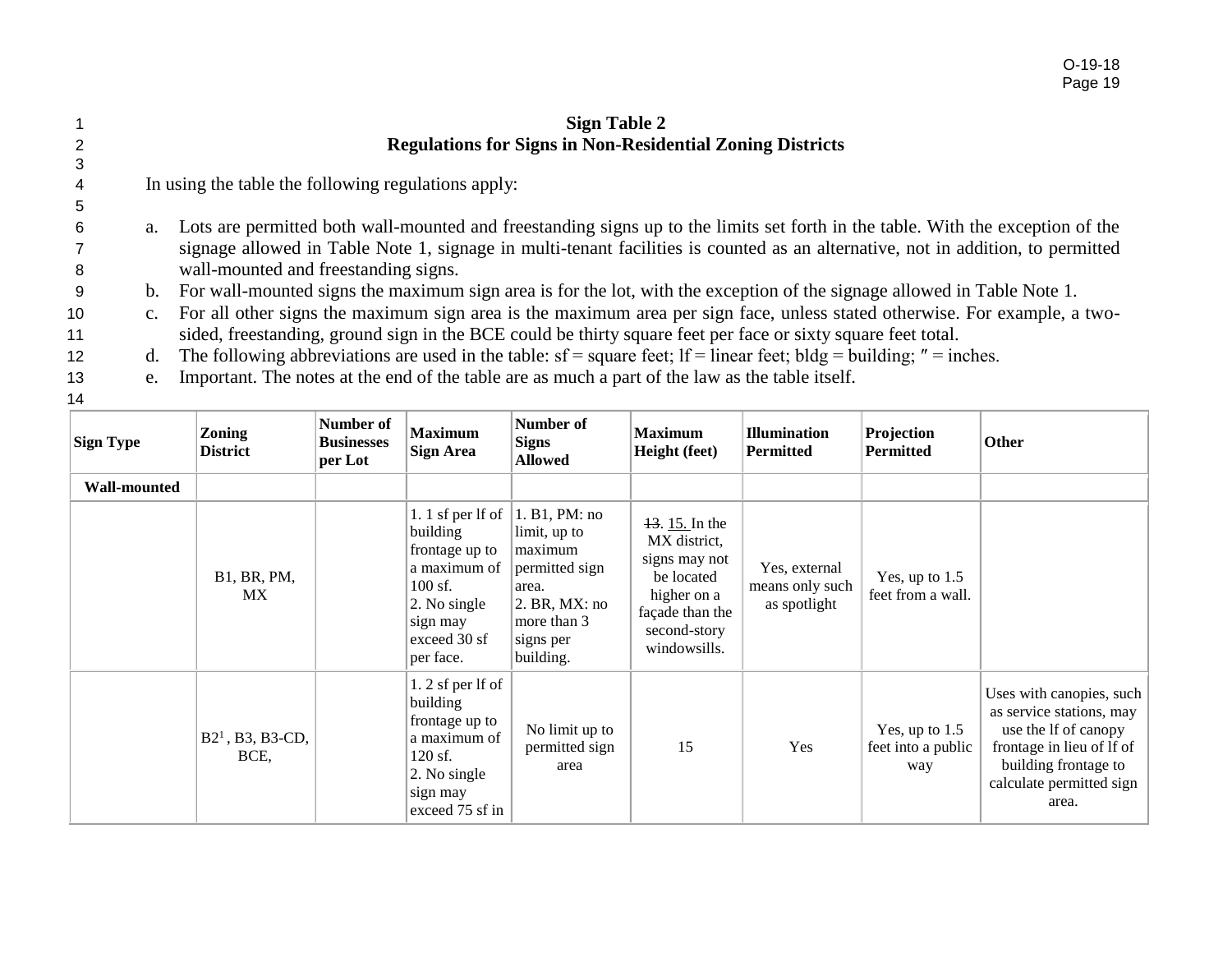| <b>Sign Type</b> | <b>Zoning</b><br><b>District</b>                            | Number of<br><b>Businesses</b><br>per Lot | <b>Maximum</b><br><b>Sign Area</b>                                    | Number of<br><b>Signs</b><br><b>Allowed</b> | <b>Maximum</b><br>Height (feet) | <b>Illumination</b><br><b>Permitted</b>          | Projection<br><b>Permitted</b>                         | Other                                                                                      |
|------------------|-------------------------------------------------------------|-------------------------------------------|-----------------------------------------------------------------------|---------------------------------------------|---------------------------------|--------------------------------------------------|--------------------------------------------------------|--------------------------------------------------------------------------------------------|
|                  |                                                             |                                           | area                                                                  |                                             |                                 |                                                  |                                                        |                                                                                            |
|                  | C <sub>2</sub> , C <sub>2</sub> A, C <sub>2</sub> P         |                                           | 1 sf per lf of<br>building<br>frontage up to<br>a maximum of<br>30sf  | Up to 3 signs per<br>building               | 15                              | Yes, external<br>means only such<br>as spotlight | Yes, up to $1.5$<br>feet from a wall.                  |                                                                                            |
|                  | $\, {\bf P}$                                                |                                           | 9sf                                                                   | 1 per street<br>frontage                    | 15                              | $\rm No$                                         | Yes, but not into<br>a public way.                     |                                                                                            |
|                  | PM <sub>2</sub>                                             |                                           | See below<br>under multi-<br>tenant facilities<br>sign types          |                                             |                                 |                                                  |                                                        |                                                                                            |
|                  | I1                                                          |                                           | 2 sf per lf of<br>building<br>frontage up to<br>a maximum of<br>120sf | No limit up to<br>permitted sign<br>area    | 18                              | Yes                                              | N <sub>o</sub>                                         |                                                                                            |
|                  | <b>WMC</b>                                                  |                                           | 1 sf per lf of<br>building<br>frontage up to<br>a maximum of<br>100sf | No limit up to<br>permitted sign<br>area    | 22                              | Yes                                              | Yes, but not into<br>a public way or<br>over the water |                                                                                            |
|                  | WME, WMI,<br><b>WMM</b>                                     |                                           | 2 sf per lf of<br>building<br>frontage up to<br>a maximum of<br>120sf | No limit up to<br>permitted sign<br>area    | 22                              | Yes                                              | Yes, but not into<br>a public way or<br>over the water |                                                                                            |
| Marquee sign     |                                                             |                                           |                                                                       |                                             |                                 |                                                  |                                                        |                                                                                            |
|                  | Any district<br>where the<br>associated use is<br>permitted |                                           | 120 sf. The<br>area of a<br>marquee sign<br>is permitted              | 1 per lot                                   | 15                              | Yes                                              | Yes, up to the<br>projection of the<br>marquee         | Theaters, museums, and<br>auditoriums with a<br>marquee sign are<br>permitted wall-mounted |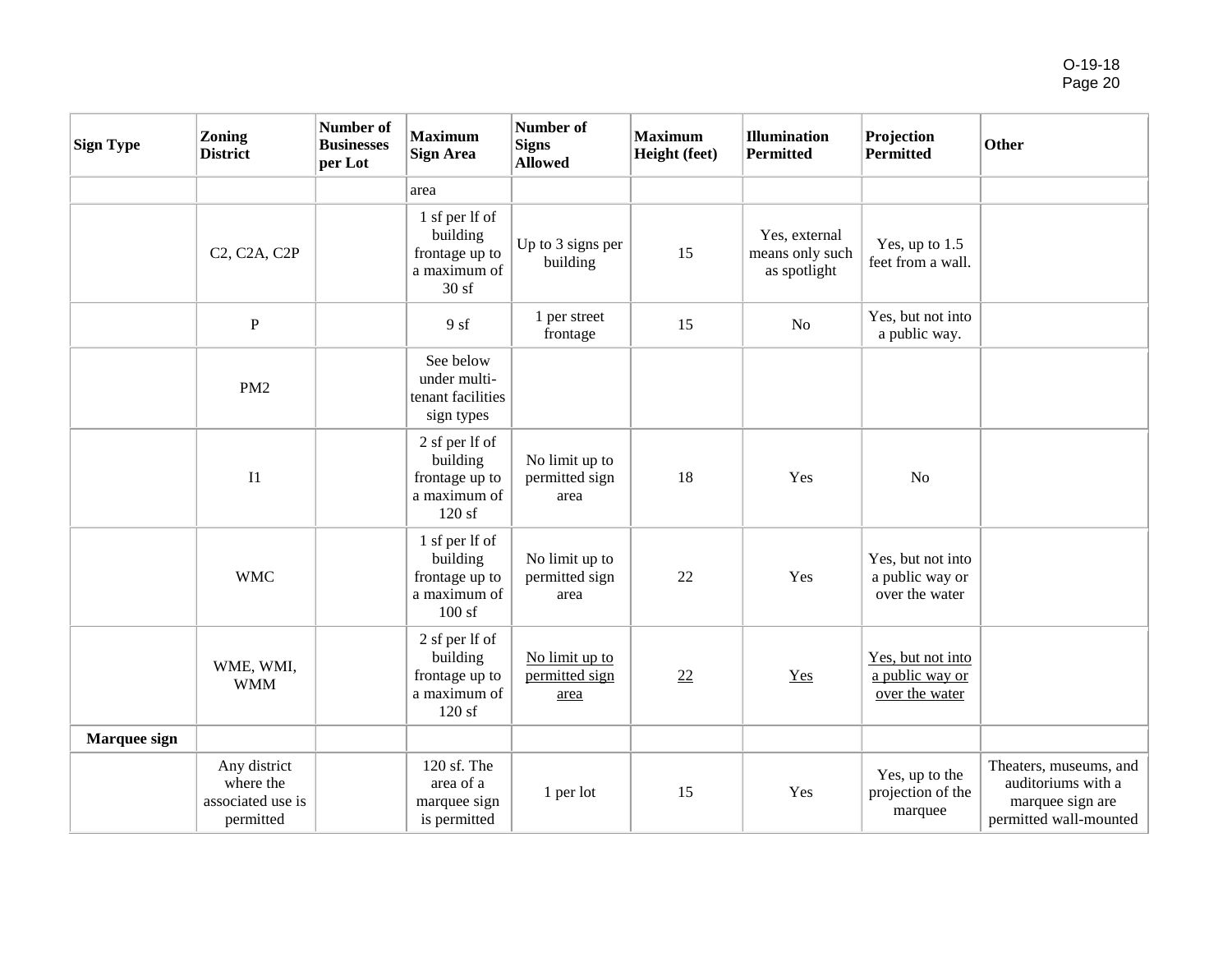| <b>Sign Type</b> | <b>Zoning</b><br><b>District</b>                          | Number of<br><b>Businesses</b><br>per Lot | <b>Maximum</b><br><b>Sign Area</b>                                                                                           | Number of<br><b>Signs</b><br><b>Allowed</b> | <b>Maximum</b><br>Height (feet)        | <b>Illumination</b><br><b>Permitted</b> | Projection<br><b>Permitted</b>                         | Other                                                                                                                                                                                                                                       |
|------------------|-----------------------------------------------------------|-------------------------------------------|------------------------------------------------------------------------------------------------------------------------------|---------------------------------------------|----------------------------------------|-----------------------------------------|--------------------------------------------------------|---------------------------------------------------------------------------------------------------------------------------------------------------------------------------------------------------------------------------------------------|
|                  |                                                           |                                           | instead of, not<br>in addition to,<br>wall-mounted<br>or freestanding<br>signage that<br>would<br>otherwise be<br>permitted. |                                             |                                        |                                         |                                                        | frames up to 24 sf per<br>frame advertising<br>movies, plays or other<br>features to be given at<br>the venue.                                                                                                                              |
| Freestanding     |                                                           |                                           |                                                                                                                              |                                             |                                        |                                         |                                                        |                                                                                                                                                                                                                                             |
|                  | B1, WMC                                                   |                                           | Pole signs: 12<br>sf, or ground<br>signs: 20 sf.                                                                             | 1 per lot                                   | 10                                     | <b>No</b>                               | Yes, but not into<br>a public way or<br>over the water | <b>1 Freestanding signs are</b><br>permitted only on lots<br>with a minimum lot<br>width of 100 feet or<br>larger.<br>2-Minimum setback<br>from property lines:<br>WMC 0 feet<br>B1, I1, WME, WMI,<br>WMM 5 feet<br>Other districts 10 feet |
|                  | $B21$ , B3, B3-CD,<br>BCE, I1, P.<br>PM, WME,<br>WMI, WMM | Lots with up<br>to $2$<br>businesses      | Pole signs: 20<br>sf, or ground<br>signs: $30sf$                                                                             | 1 per street<br>frontage.                   | Pole signs: 15<br>Ground signs:<br>12  | Yes                                     | Yes, but not into<br>a public way or<br>over the water | <b>1 Freestanding signs are</b><br>permitted only on lots<br>with a minimum lot<br>width of 100 feet or<br>larger.<br>2 Minimum setback<br>from property lines:<br>WMC 0 feet<br>B1, I1, WME, WMI,<br>WMM 5 feet<br>Other districts 10 feet |
|                  | $B21$ , B3, B3-CD,<br>BCE, I1, P, PM,<br>WME, WMI,        | Lots with 3<br>or more<br>businesses      | Pole signs: 24<br>sf, or ground<br>signs: $30sf$                                                                             | 1 per street<br>frontage.                   | Pole signs: 15.<br>Ground signs:<br>12 | Yes                                     | Yes, but not into<br>a public way or<br>over the water | <b>1 Freestanding signs are</b><br>permitted only on lots<br>with a minimum lot                                                                                                                                                             |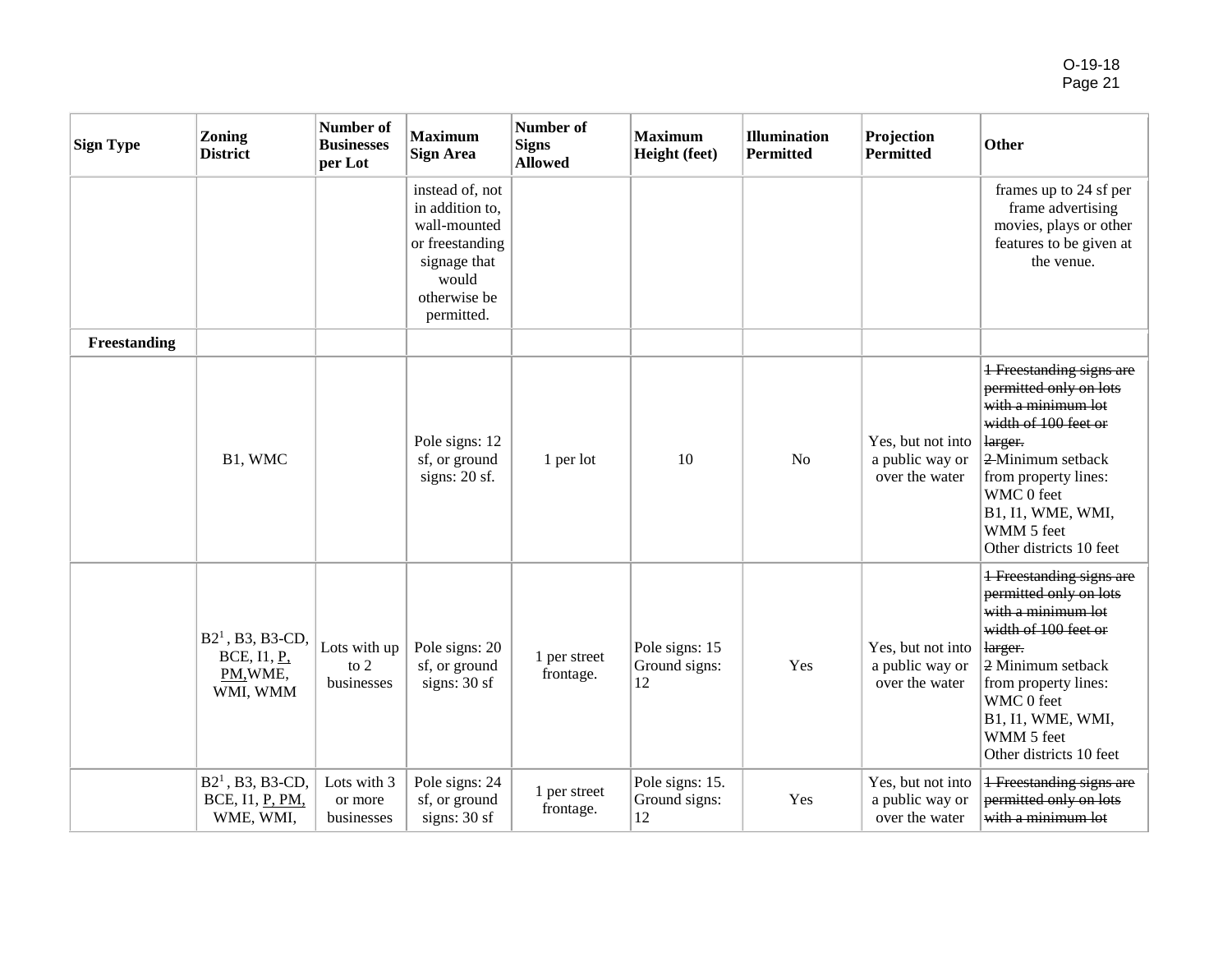| <b>Sign Type</b>                                   | Zoning<br><b>District</b>                                | Number of<br><b>Businesses</b><br>per Lot | <b>Maximum</b><br><b>Sign Area</b> | Number of<br><b>Signs</b><br><b>Allowed</b> | <b>Maximum</b><br>Height (feet) | <b>Illumination</b><br><b>Permitted</b> | Projection<br><b>Permitted</b>                          | Other                                                                                                                                                                                                                                                                                                                                                  |
|----------------------------------------------------|----------------------------------------------------------|-------------------------------------------|------------------------------------|---------------------------------------------|---------------------------------|-----------------------------------------|---------------------------------------------------------|--------------------------------------------------------------------------------------------------------------------------------------------------------------------------------------------------------------------------------------------------------------------------------------------------------------------------------------------------------|
|                                                    | <b>WMM</b>                                               |                                           |                                    |                                             |                                 |                                         |                                                         | width of 100 feet or<br>larger.<br>2-Minimum setback<br>from property lines:<br>WMC 0 feet<br>B1, I1, WME, WM,<br>WMM 5 feet<br>Other districts 10 feet                                                                                                                                                                                                |
|                                                    | <b>MX</b>                                                |                                           | 30sf                               | 1 per street<br>frontage.                   | 10                              | Yes                                     | Yes, but not into<br>a public way or<br>over the water  | Must be a ground sign,<br>monument style.                                                                                                                                                                                                                                                                                                              |
| Multi-tenant<br>facility signs                     |                                                          |                                           |                                    |                                             |                                 |                                         |                                                         |                                                                                                                                                                                                                                                                                                                                                        |
| Multi-tenant<br>facility<br>identification<br>sign | $B21$ , B3, B3-CD,<br>BCE, PM2,<br>WMC, WME,<br>WMI, WMM |                                           | 64sf                               | 1 per street<br>frontage                    | 15                              | Yes                                     | Yes, but not into<br>a public way or<br>over the water. | 1. In the P district and<br>the waterfront districts<br>these signs may be<br>ground signs, monument<br>style, or wall-mounted.<br>2. All other districts<br>these signs must be<br>ground signs, monument<br>style.<br>3. Minimum setback<br>from property lines:<br>WMC 5 feet.<br>I1, MX, PM.WME,<br>WMI, WMM, 10 feet.<br>Other districts: 15 feet |
| Multi-tenant<br>facility<br>identification<br>sign | I <sub>1</sub>                                           |                                           | 100sf                              | 1 per street<br>frontage                    | 15                              | Yes                                     | Yes, but not into<br>a public way or<br>over the water. | 1. In the P district and<br>the waterfront districts<br>these signs may be<br>ground signs, monument<br>style, or wall-mounted.<br>2. All other districts                                                                                                                                                                                              |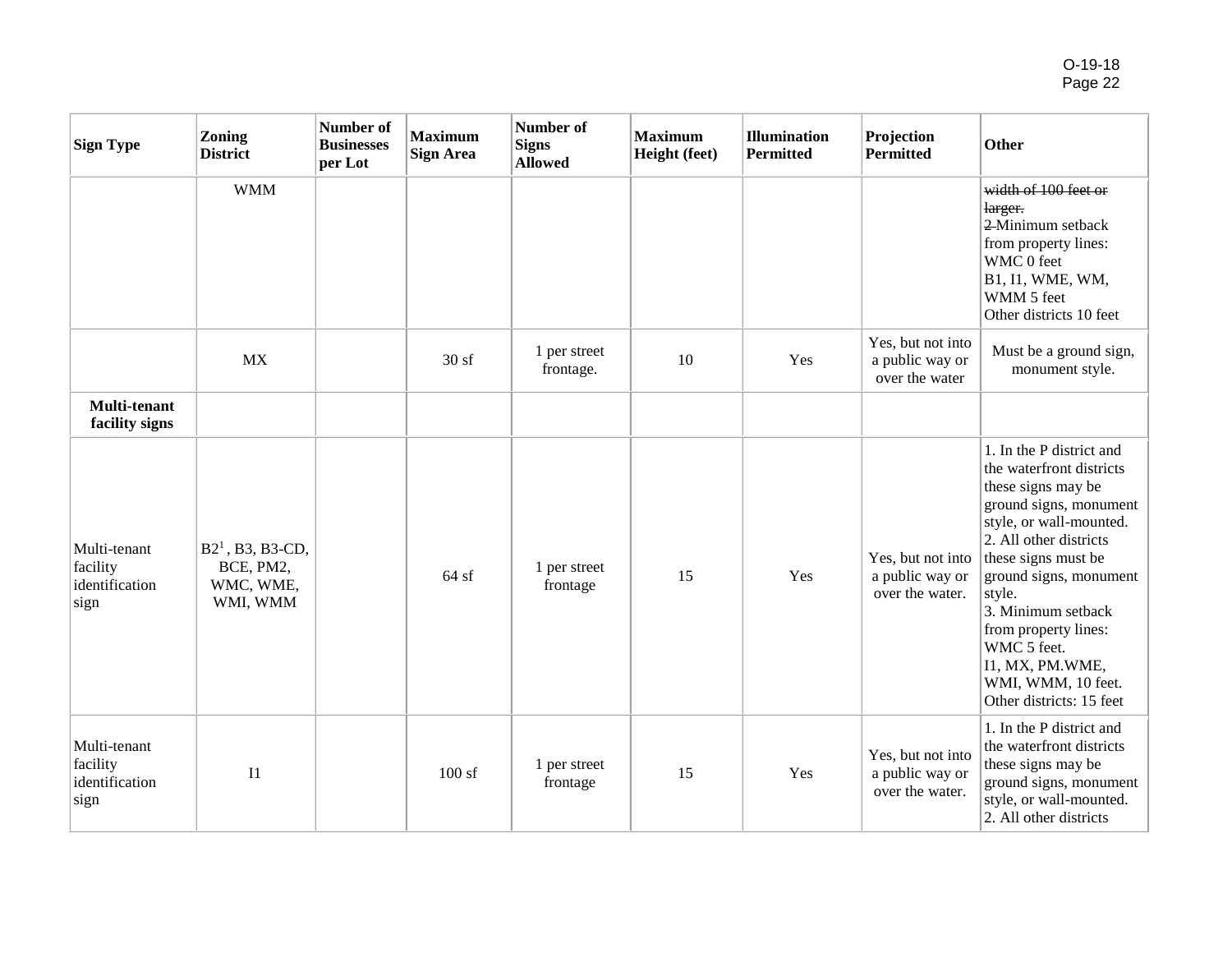| <b>Sign Type</b>                                   | <b>Zoning</b><br><b>District</b> | Number of<br><b>Businesses</b><br>per Lot | <b>Maximum</b><br><b>Sign Area</b> | Number of<br>Signs<br><b>Allowed</b> | <b>Maximum</b><br>Height (feet) | <b>Illumination</b><br><b>Permitted</b>          | Projection<br><b>Permitted</b>                          | Other                                                                                                                                                                                                                                                                                                                                                    |
|----------------------------------------------------|----------------------------------|-------------------------------------------|------------------------------------|--------------------------------------|---------------------------------|--------------------------------------------------|---------------------------------------------------------|----------------------------------------------------------------------------------------------------------------------------------------------------------------------------------------------------------------------------------------------------------------------------------------------------------------------------------------------------------|
|                                                    |                                  |                                           |                                    |                                      |                                 |                                                  |                                                         | these signs must be<br>ground signs, monument<br>style.<br>3. Minimum setback<br>from property lines:<br>WMC 5 feet.<br>11, MX, PM, WME,<br>WMI, WMM, 10 feet.<br>Other districts: 15 feet                                                                                                                                                               |
| Multi-tenant<br>facility<br>identification<br>sign | MX, PM                           |                                           | 30sf                               | 1 per street<br>frontage             | 10                              | Yes, external<br>means only such<br>as spotlight | Yes, but not into<br>a public way or<br>over the water. | 1. In the P district and<br>the waterfront districts<br>these signs may be<br>ground signs, monument<br>style, or wall-mounted.<br>2. All other districts<br>these signs must be<br>ground signs, monument<br>style.<br>3. Minimum setback<br>from property lines:<br>WMC 5 feet.<br>11, MX, PM,<br>WMEWMI, WMM, 10<br>feet.<br>Other districts: 15 feet |
| Multi-tenant<br>facility<br>identification<br>sign | P                                |                                           | 15sf                               | 1 per street<br>frontage             | 10                              | Yes, external<br>means only such<br>as spotlight | Yes, but not into<br>a public way or<br>over the water. | 1. In the P district and<br>the waterfront districts<br>these signs may be<br>ground signs, monument<br>style, or wall-mounted.<br>2. All other districts<br>these signs must be<br>ground signs, monument<br>style.<br>3. Minimum setback                                                                                                               |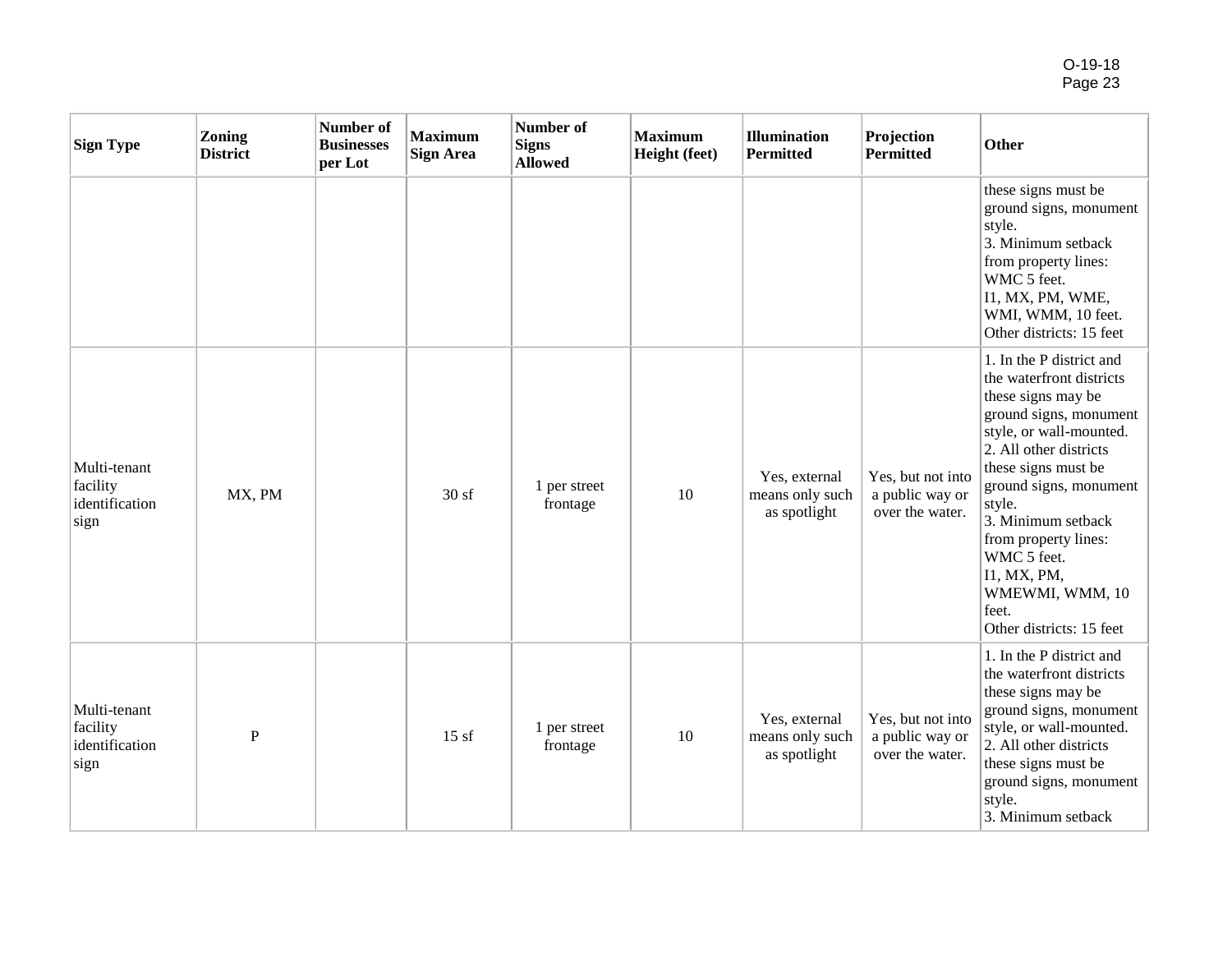| <b>Sign Type</b>                                    | <b>Zoning</b><br><b>District</b>                             | Number of<br><b>Businesses</b><br>per Lot | <b>Maximum</b><br><b>Sign Area</b>                                                    | <b>Number of</b><br><b>Signs</b><br><b>Allowed</b>                                            | <b>Maximum</b><br>Height (feet) | <b>Illumination</b><br><b>Permitted</b>          | Projection<br><b>Permitted</b>                          | Other                                                                                                                                               |
|-----------------------------------------------------|--------------------------------------------------------------|-------------------------------------------|---------------------------------------------------------------------------------------|-----------------------------------------------------------------------------------------------|---------------------------------|--------------------------------------------------|---------------------------------------------------------|-----------------------------------------------------------------------------------------------------------------------------------------------------|
|                                                     |                                                              |                                           |                                                                                       |                                                                                               |                                 |                                                  |                                                         | from property lines:<br>WMC 5 feet.<br>I1, MX, PM.WME,<br>WMI, WMM, 10 feet.<br>Other districts: 15 feet                                            |
| Shopping center<br>anchor tenant,<br>wall-mounted   | $B21$ , PM2,                                                 |                                           | 0.5 sf per lf of<br>anchor tenant<br>façade                                           | 1 per street<br>frontage                                                                      | 20                              | Yes                                              | Yes, but not into<br>a public way or<br>over the water. |                                                                                                                                                     |
| Tenant sign, wall-<br>mounted                       | $B21$ , B3, B3-CD,<br>BCE, PM2, I1,<br>WMC, WME,<br>WMI, WMM |                                           | 1.5 sf per lf of<br>building<br>frontage per<br>tenant, up to<br>40 sf per<br>tenant. | 1 per tenant, plus<br>1 additional for a<br>corner tenant<br>with windows in<br>both façades. | 15                              | Yes                                              | N <sub>o</sub>                                          | Maximum sign board<br>height: 36" for anchors,<br>18" for other tenants.<br>Maximum lettering<br>height: 36" for anchors,<br>14" for other tenants. |
| Tenant sign, wall-<br>mounted                       | BR, MX, PM, P                                                |                                           | Lesser of 1 sf<br>per lf of<br>entrance<br>façade or 20 sf                            | 1 per tenant, plus<br>1 additional for a<br>corner tenant<br>with windows in<br>both façades. | 15                              | N <sub>o</sub>                                   | N <sub>o</sub>                                          | Maximum sign board<br>height: 36" for anchors,<br>18" for other tenants.<br>Maximum lettering<br>height: 36" for anchors,<br>14" for other tenants. |
| Tenant sign,<br>projecting                          | $B21$ , B3, B3-CD,<br>BCE, PM2,<br>WMC, WME,<br>WMI, WMM     |                                           | 6 sf                                                                                  | 1 per tenant                                                                                  |                                 | Yes, external<br>means only such<br>as spotlight | Yes                                                     | This type of sign is<br>permitted where tenant<br>spaces are recessed<br>under a canopied<br>walkway.                                               |
| <b>Business</b><br>community<br>identification sign | <b>B1, P, PM</b>                                             |                                           | 30sf                                                                                  | 1 at each entry<br>point                                                                      | 6                               | Yes, external<br>means only such<br>as spotlight | Yes, but not into<br>a public way.                      | This type of sign is for<br>communities comprising<br>six or more businesses.                                                                       |
| Marine refueling<br>facility signs on<br>piers      | WMC, WME,<br>WMI, WMM                                        |                                           | 6 sf per face                                                                         | 1 per facility                                                                                | 10                              | Yes                                              | No                                                      |                                                                                                                                                     |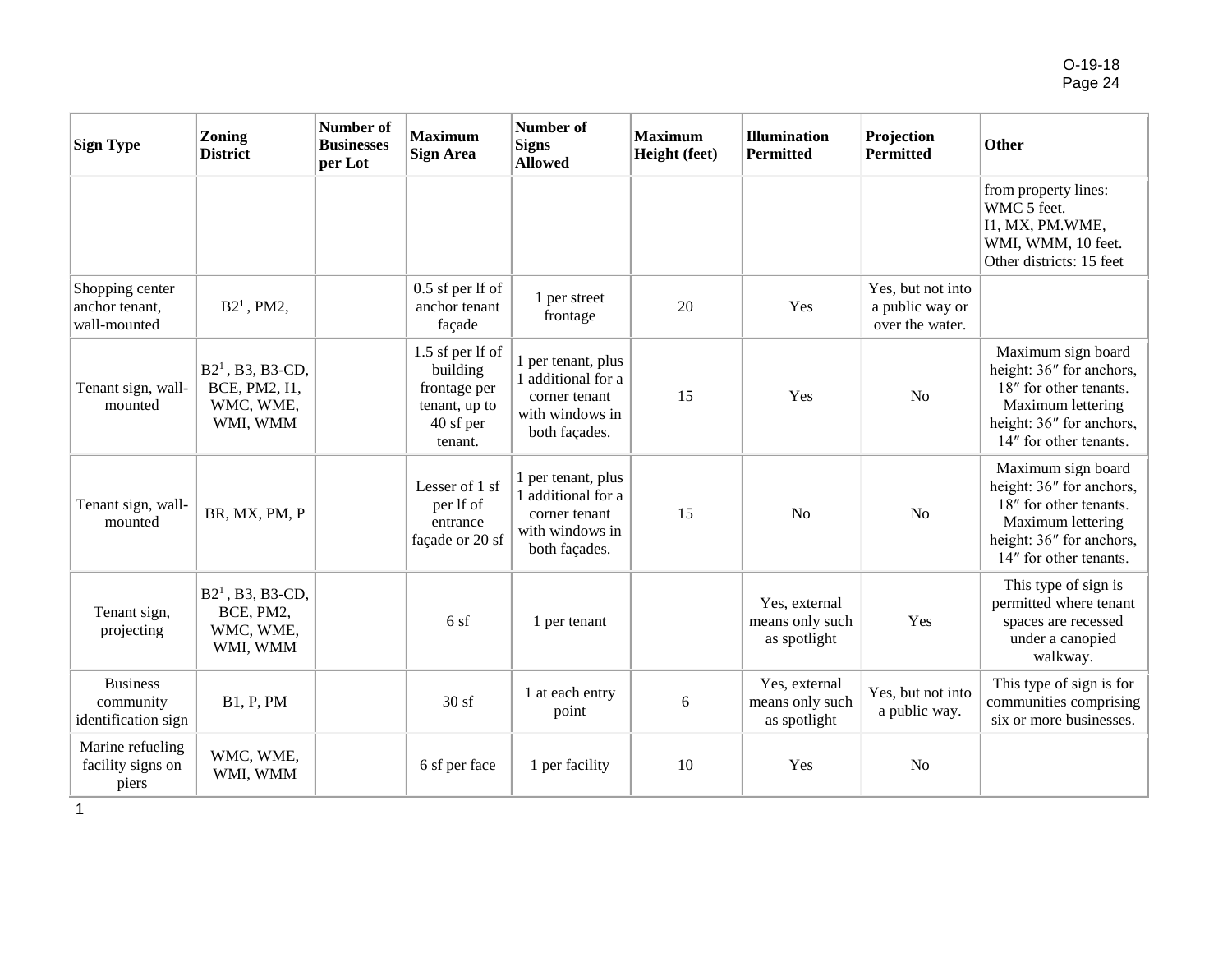#### **Table Notes:**

 1 For sign(s) located within six hundred feet of Solomons Island Road/MD Route 2 and upon property at least five acres in area and zoned within the B2 District, the regulations shall be as follows:

a. Wall-mounted. Maximum sign area: (i) six sf per lf of building frontage up to a maximum of one thousand six hundred sf, (ii) No single sign may exceed

three hundred forty sf in area; Number of signs allowed: No limit up to permitted sign area; Maximum Height (feet): thirty-two; Maximum sign board height:

eleven and one-half feet; Maximum lettering height: six feet; Illumination permitted: Yes; Projection permitted: Yes, up to one and one-half feet into a public

- way.
- b. Freestanding (lots with one or more businesses). Maximum sign area: (i) pole signs: twenty-four sf, (ii) ground signs: thirty sf; Number of signs allowed: one
- per street frontage; Maximum Height (feet): (i) pole signs: fifteen, ground signs: twelve; Minimum setback from property lines: ten feet; Minimum lot width: one
- hundred feet; Illumination permitted: Yes; Projection permitted: Yes, but not into a public way.
- c. Multi-tenant facility identification sign. Maximum sign area: three hundred forty sf per side; Number of signs allowed: one per street frontage; Maximum
- Height (feet): thirty-five; Minimum setback from property lines: fifteen feet; Illumination permitted: Yes; Projection permitted: Yes, but not into a public way.
- d. Anchor tenant, wall-mounted. Allowed in accordance with the regulations for wall-mounted signs in preceding subsection a.
- e. Tenant sign, wall-mounted. Maximum sign area: up to forty-five sf per tenant; Number of signs allowed: one per tenant, plus one additional for a corner
- tenant with windows in both façades; Maximum Height (feet): thirty-two; Maximum sign board height: four feet; Maximum lettering height: three and one-half
- feet; Illumination permitted: Yes; Projection permitted: No.
- f. Tenant sign, projecting. six